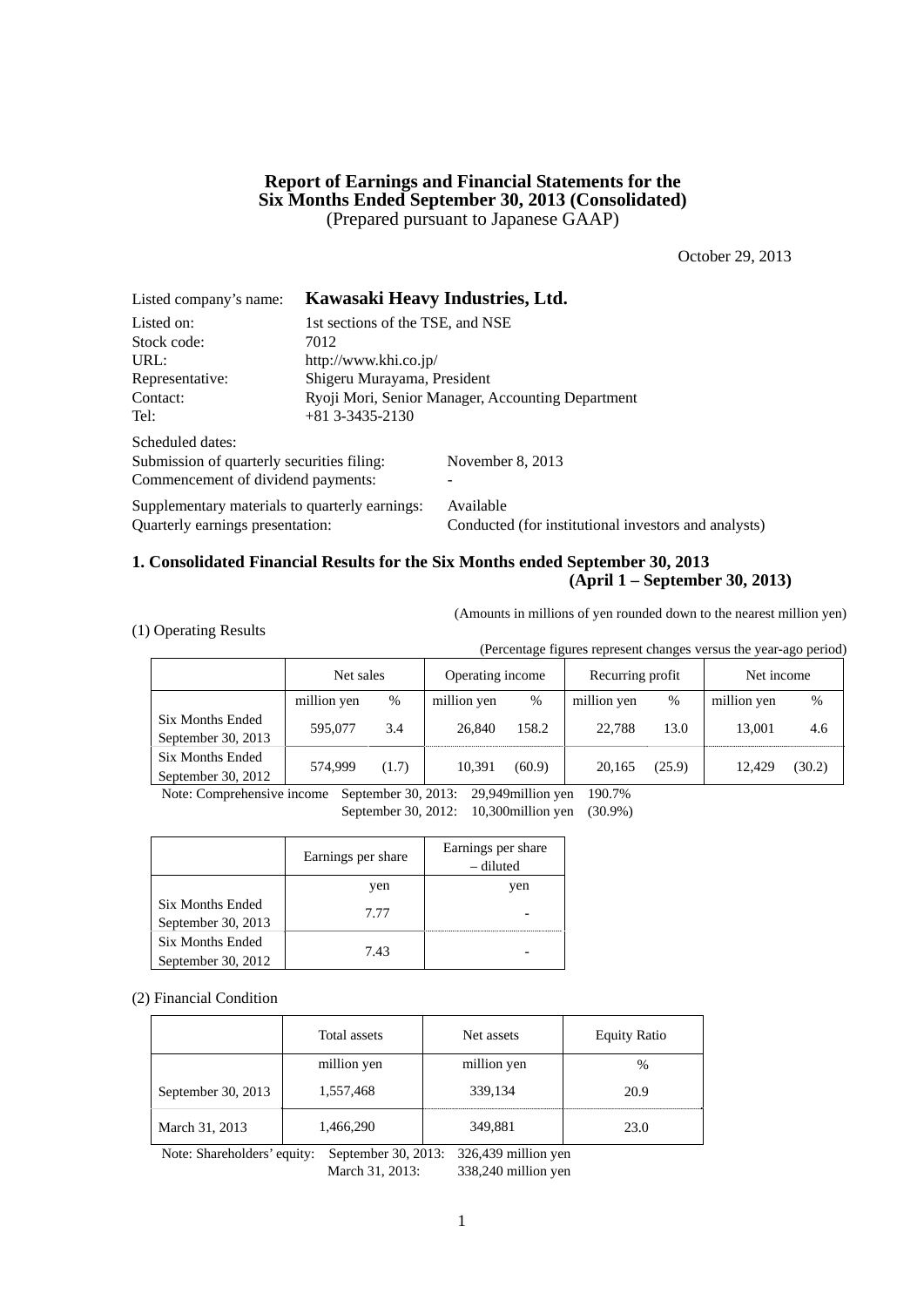## **2. Dividends**

|                                          | Dividend per share       |               |              |                  |           |  |
|------------------------------------------|--------------------------|---------------|--------------|------------------|-----------|--|
|                                          | End of first             | End of second | End of third | End of financial |           |  |
| Record date or term                      | quarter                  | quarter       | quarter      | vear             | Full year |  |
|                                          | yen                      | yen           | yen          | yen              | yen       |  |
| Year ended<br>March 31, 2013             | $\overline{\phantom{0}}$ | 0.00          | ۰            | 5.00             | 5.00      |  |
| Year ending<br>March 31, 2014            |                          | 0.00          |              |                  |           |  |
| Year ending March<br>31, 2014 (forecast) |                          |               |              | 5.00             | 5.00      |  |

Note: Revisions to the most recently announced dividend forecast: None

#### **3. Forecast of Consolidated Earnings for the Year Ending March 31, 2014 (April 1, 2013 – March 31, 2014)**

(Percentage figures represent changes versus the year-ago period)

|           | Net sales   |                  |             | Net income<br>Operating income<br>Recurring profit |             |      |             |      | Earnings per<br>share |
|-----------|-------------|------------------|-------------|----------------------------------------------------|-------------|------|-------------|------|-----------------------|
|           | million ven | %                | million yen | %                                                  | million yen | $\%$ | million yen | %    | yen                   |
| Full year | 1.380.000   | 7.0 <sup>1</sup> | 60.000      | 42.6                                               | 53,000      | 34.7 | 34,000      | 10.1 | 20.33                 |

Note: Revision to the most recently announced earnings forecast: None

## **4. Notes**

- 1) Changes affecting the status of material subsidiaries (scope of consolidation): None
	- \*This refers to additions and removals of material subsidiaries to and from the consolidated group during the period. For further details, see "Changes affecting the status of material subsidiaries (scope of consolidation)" on page 9 in the Accompanying Materials.
- 2) Accounting procedures specific to preparation of quarterly consolidated financial statements: Yes \*For further details, see "Accounting procedures specific to preparation of quarterly consolidated financial statements" on page 9 in the Accompanying Materials.
- 3) Changes in accounting policies, changes in accounting estimates, and correction of errors
	- (1) Changes in accounting policies in accord with revisions to accounting standards: None
	- (2) Changes in accounting policies other than (1): Yes
	- (3) Changes in accounting estimates: Yes
	- (4) Correction of errors: None

\*The above changes correspond to Article 10-5 in the "Ordinance on Terminology, Forms and Preparation Methods of Quarterly Consolidated Financial Statements." For further details, see "Changes in accounting policies, changes in accounting estimates, and correction of errors" on page 9 in the Accompanying Materials.

4) Number of shares issued and outstanding (common stock)

(1) Number of shares issued as of period-end (including treasury stock)

| September 30, 2013: | 1,671,892,659 shares |
|---------------------|----------------------|
| March 31, 2013:     | 1,671,892,659 shares |

(2) Number of shares held in treasury as of period-end September 30, 2013: 119,206 shares March 31, 2013: 100,116 shares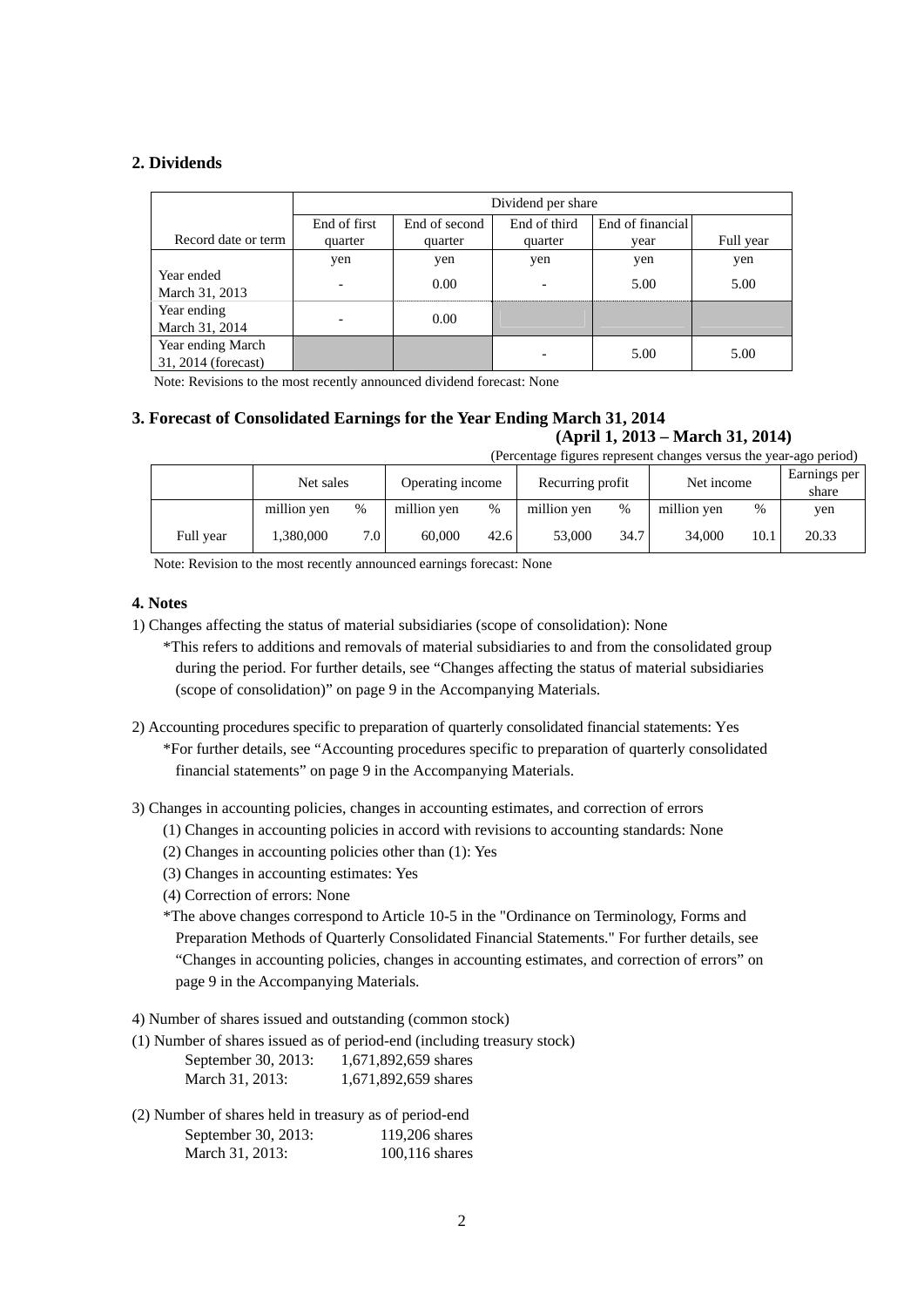(3) Average number of shares during respective periods Six months ended September 30, 2013: 1,671,782,411 shares Six months ended September 30, 2012: 1,671,809,081 shares

#### **Quarterly review status**

This report is exempt from the quarterly review of accounts conducted in accord with Japan's Financial Instruments and Exchange Act. As of this report's publication, the quarterly review of the quarterly financial results had not been completed.

#### **\*Appropriate Use of Financial Forecasts and Other Important Matters**

#### *Forward-Looking Statements*

These materials contain various forward-looking statements and other forecasts regarding performance and other matters. Such statements are based on information available at the time of preparation, and do not mean that the Company promises to achieve these figures. Actual results may differ from those expressed or implied by forward-looking statements due to a range of factors. For assumptions underlying earnings forecasts and other information regarding the use of such forecasts, refer to "Consolidated earnings outlook" on page 8 in the Accompanying Materials.

### *How to Obtain Supplementary Briefing Material on Quarterly Financial Results and Details of the Quarterly Financial Results Briefing*

The Company plans to conduct a briefing for institutional investors and analysts on Tuesday October 29, 2013, and to post the briefing material on quarterly financial results to be used for the briefing on TDnet and the Company's website simultaneously with the announcement of financial results.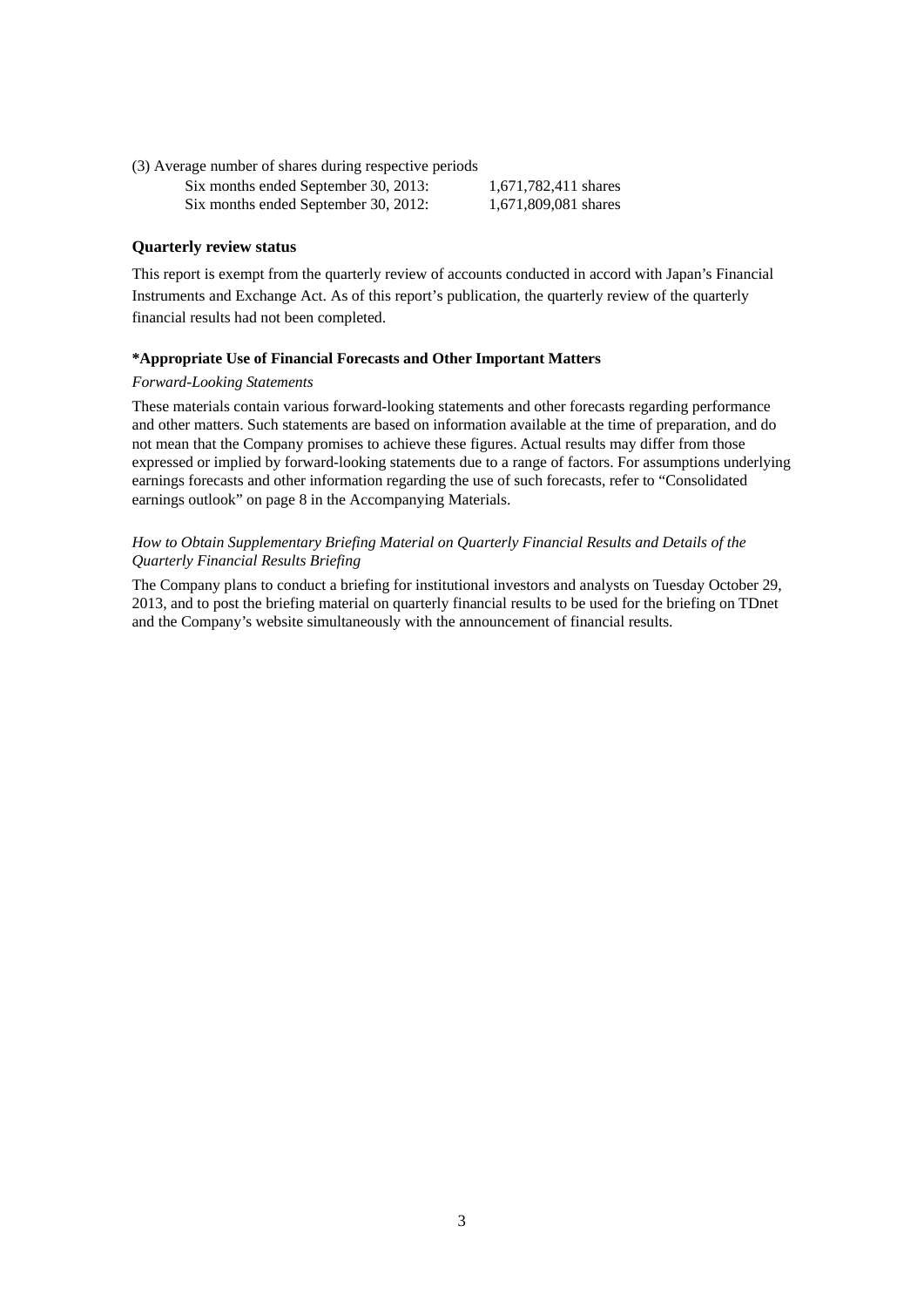## **Accompanying Materials – Contents**

| 1. Qualitative Information and Financial Statements                                              | 5  |
|--------------------------------------------------------------------------------------------------|----|
| (1) Consolidated operating results                                                               | 5  |
| (2) Consolidated financial position                                                              | 8  |
| (3) Consolidated earnings outlook                                                                | 8  |
| 2. Summary Information (Notes)                                                                   | 9  |
| (1) Changes affecting the status of material subsidiaries (scope of consolidation)               | 9  |
| (2) Accounting procedures specific to preparation of quarterly consolidated financial statements | 9  |
| (3) Changes in accounting policies, changes in accounting estimates, and correction of errors    | 9  |
| 3. Consolidated Financial Statements                                                             | 13 |
| (1) Consolidated balance sheets                                                                  | 13 |
| (2) Consolidated statements of income and comprehensive income                                   | 15 |
| (Consolidated statements of income for the six months ended September 30, 2013)                  | 15 |
| (Consolidated statements of comprehensive income for the six months ended September 30, 2013)    | 15 |
| (3) Consolidated cash flow statements                                                            | 16 |
| (4) Notes on financial statements                                                                | 17 |
| (Notes on the going-concern assumption)                                                          | 17 |
| (Notes on significant changes in the amount of shareholders' equity)                             | 17 |
| (Segment information and others)                                                                 | 17 |
| 4. Supplementary Information                                                                     | 19 |
| (1) Orders and sales (consolidated)                                                              | 19 |
| (2) Net sales by geographic area (consolidated)                                                  | 20 |
| (3) Supplementary information on earnings forecasts for the fiscal year ending March 31, 2014    | 21 |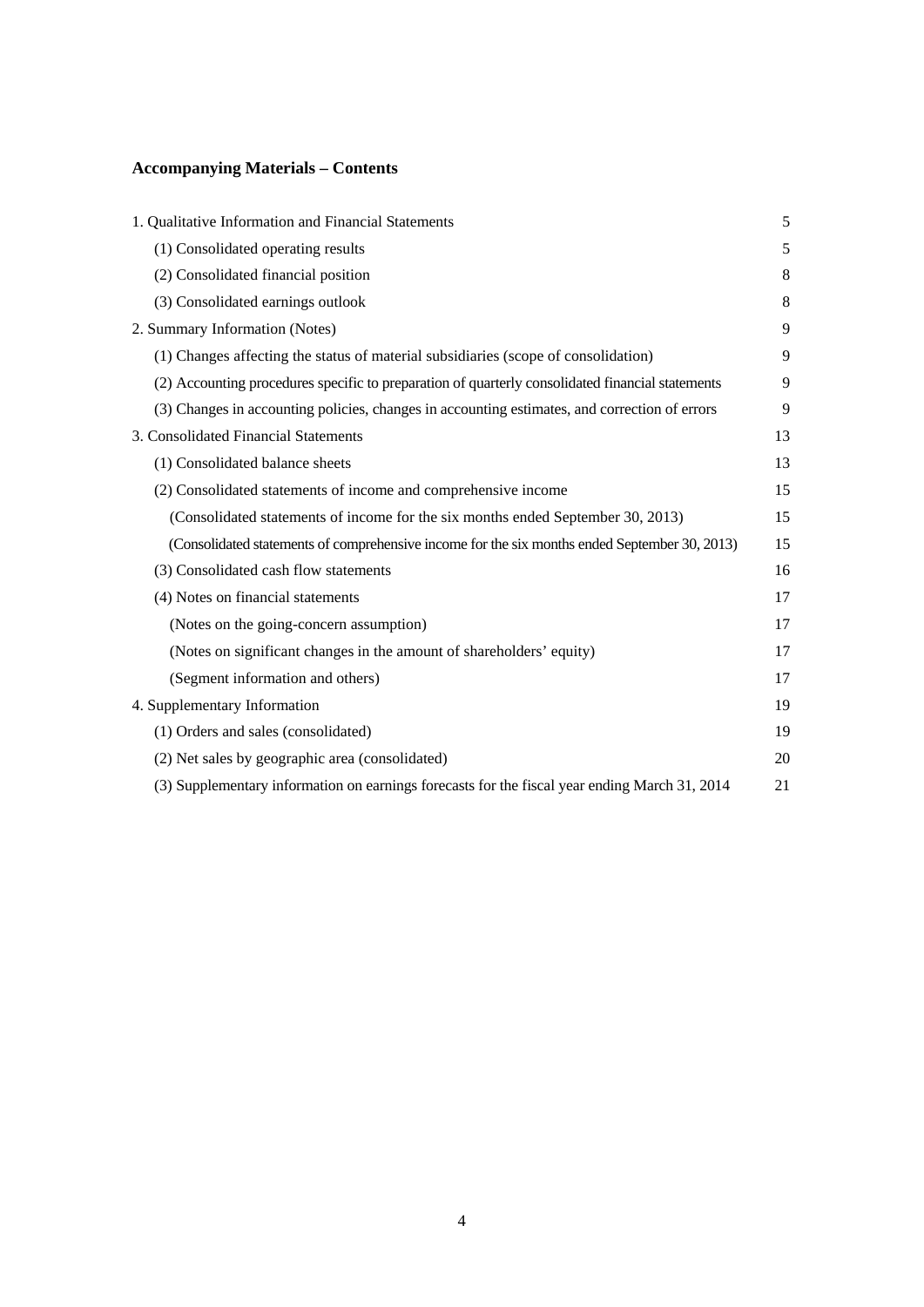#### **1. Qualitative Information and Financial Statements**

#### **(1) Consolidated operating results**

In the first half of the fiscal year ending March 31, 2014, the global economy grew at a generally moderate pace as developed economies such as the U.S. and Japan assumed the role of global economic growth driver from China and other emerging market economies. In the U.S., employment conditions continue to recover and energy-related demand is projected to grow by virtue of the shale gas revolution. The European economy, however, has continued to languish. The impact of slowing growth in emerging market economies and reduction of monetary easing in the U.S. are concerns going forward.

The Japanese economy has continued to grow moderately, driven largely by increased public investment funded by fiscal mobilization coupled with improvement in the export environment in the wake of yen depreciation. Policy effects from the government's growth strategy are expected to spur growth in private capital investment and household incomes, leading to a stable economic growth, but weakness in emerging market economies is a downside risk.

Amid such an economic environment, the Group achieved growth in overall orders received in the fiscal first-half as order growth in segments such as Gas Turbine & Machinery and Rolling Stock offset order declines in the Ship & Offshore Structure and Plant & Infrastructure, among others. First-half sales increased in total despite sales declines in several segments, including Precision Machinery and Plant & Infrastructure. These sales declines were outweighed by sales growth in the Motorcycle & Engine, Aerospace, and other segments. First-half operating income increased substantially in the wake of profit growth or renewed profitability in the Rolling Stock, Aerospace, Motorcycle & Engine, and other segments.

The Group's first-half consolidated orders received increased ¥62.3 billion year on year to ¥592.8 billion. Consolidated net sales totaled ¥595.0 billion, a ¥20.0 billion year-on-year increase, and consolidated operating income increased ¥16.4 billion year on year to ¥26.8 billion. As a result of operating income growth, consolidated recurring profit increased ¥2.6 billion year on year to ¥22.7 billion even as foreign exchange gains and losses netted to a loss versus a net gain in the year-earlier period. Consolidated net income increased ¥0.5 billion year on year to ¥13.0 billion.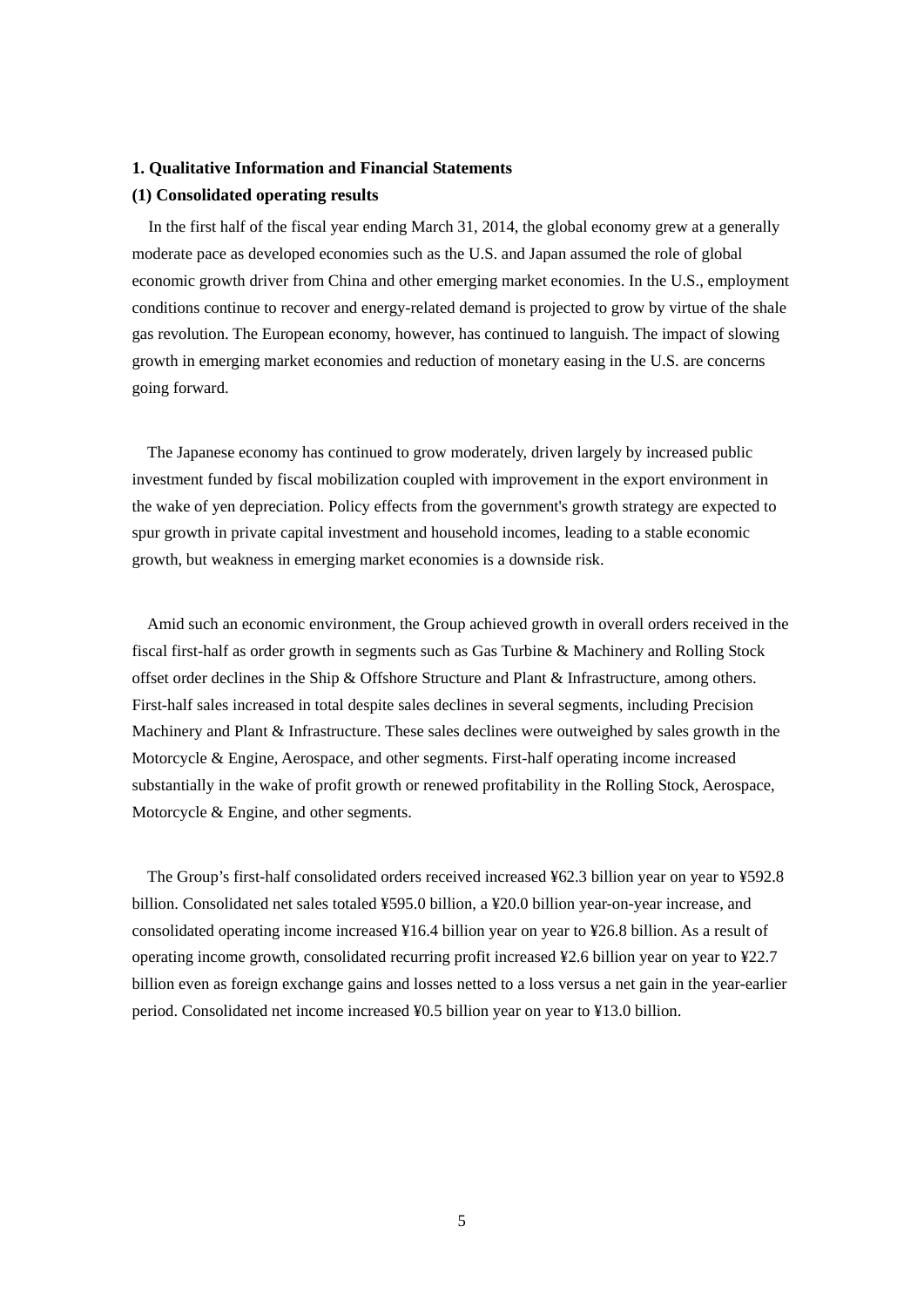Consolidated operating performance in the first half of fiscal year is summarized by segment below.

#### **Segment Information**

Segment net sales, operating income, and orders received (billions of yen)

|                            | Six months ended September 30 | Orders received |       |                  |                          |       |
|----------------------------|-------------------------------|-----------------|-------|------------------|--------------------------|-------|
|                            |                               | 2012            | 2013  | Six months ended |                          |       |
|                            |                               |                 |       |                  | September 30             |       |
|                            | Net                           | Operating       | Net   | Operating        | 2012                     | 2013  |
| Segment                    | sales                         | income          | sales | income           |                          |       |
| Ship & Offshore Structure  | 45.8                          | 1.0             | 39.5  | $1.5\,$          | 37.8                     | 30.7  |
| <b>Rolling Stock</b>       | 51.4                          | (3.1)           | 59.9  | 3.7              | 66.9                     | 75.0  |
| Aerospace                  | 109.1                         | 4.3             | 122.3 | 10.2             | 91.0                     | 96.1  |
| Gas Turbine & Machinery    | 93.2                          | 3.2             | 77.3  | 3.5              | 65.4                     | 84.1  |
| Plant & Infrastructure     | 46.4                          | 3.1             | 39.2  | 1.7              | 51.3                     | 46.1  |
| Motorcycle & Engine        | 103.9                         | (2.2)           | 139.7 | 2.5              | 103.9                    | 139.7 |
| <b>Precision Machinery</b> | 67.0                          | 4.9             | 55.6  | 4.2              | 55.6                     | 61.7  |
| Other                      | 57.9                          | 0.6             | 61.2  | 1.3              | 58.1                     | 59.0  |
| Adjustments                | $\overline{\phantom{a}}$      | (1.7)           | -     | (2.1)            | $\overline{\phantom{a}}$ |       |
| Total                      | 574.9                         | 10.3            | 595.0 | 26.8             | 530.4                    | 592.8 |

Note: 1. Net sales include only sales to external customers.

2. A change in the accounting treatment of aircraft engine components reduced the Gas Turbine & Machinery segment's first-half sales and orders received by ¥16.5 billion and ¥26.8 billion, respectively, relative to what they would have been in the absence of the change. The change had no effect on income.

#### **Ship & Offshore Structure**

Consolidated orders received declined ¥7.1 billion year on year to ¥30.7 billion as the segment booked two newbuild (e.g., LNG carrier) orders, down from four in the year-earlier quarter.

Consolidated net sales decreased ¥6.2 billion year on year to ¥39.5 billion as growth in newbuild sales of LPG carriers was overshadowed by a decline in newbuild sales of other vessels, most notably handymax bulk carriers.

Despite the sales decline, the segment earned consolidated operating income of ¥1.5 billion, a ¥0.5 billion improvement from the year-earlier quarter, largely by virtue of yen depreciation and reversal of reserves for losses on construction contracts in response to the yen's depreciation.

#### **Rolling Stock**

Consolidated orders received grew ¥8.1 billion to ¥75.0 billion, largely as a result of commuter car orders from the Long Island Rail Road and Metro-North Railroad and subway car orders from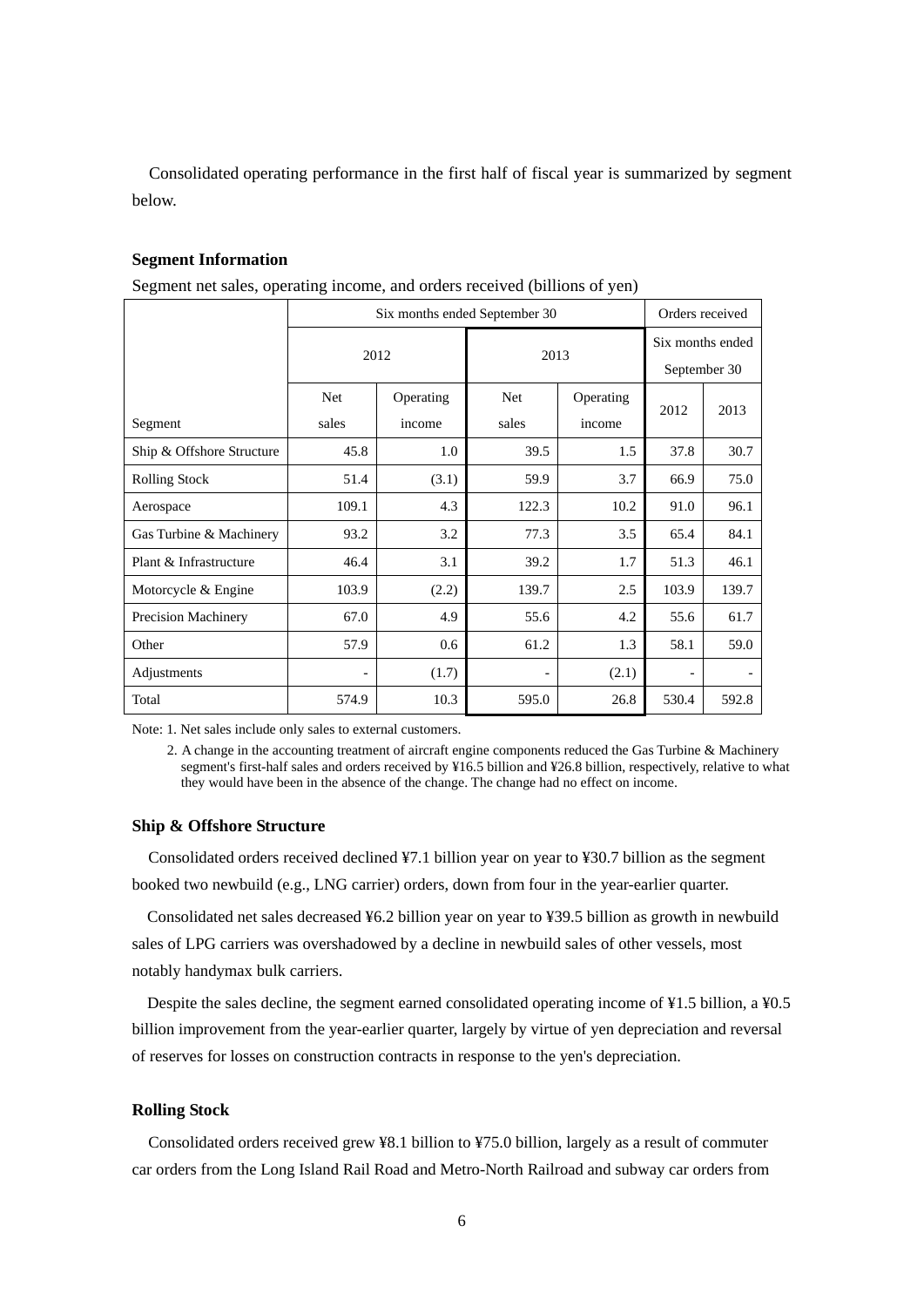the Washington Metropolitan Area Transit Authority and Sapporo City Transportation Bureau.

Consolidated net sales increased ¥8.5 billion year on year to ¥59.9 billion as overseas sales to customers in Singapore, North America and elsewhere offset a decline in domestic sales.

Consolidated operating income totaled ¥3.7 billion, a ¥6.8 billion year-on-year improvement stemming from growth in high-margin sales and yen depreciation.

#### **Aerospace**

Consolidated orders grew ¥5.1 billion year on year to ¥96.1 billion. The increase was attributable to growth in orders for components for the Boeing 787.

Consolidated net sales increased ¥13.1 billion year on year to ¥122.3 billion, largely as a result of growth in Boeing 777 and 787 component sales coupled with steady sales to Japan's Ministry of Defense.

Consolidated operating income showed a sharp ¥5.8 billion increase year on year to ¥10.2 billion, largely by virtue of sales growth and yen depreciation.

#### **Gas Turbine & Machinery**

Despite the impact of a change in the accounting treatment of aircraft engine components, consolidated orders received increased ¥18.6 billion year on year to ¥84.1 billion, largely as a result of growth in orders for gas engines and hydropower systems.

Consolidated net sales decreased ¥15.8 billion year on year to ¥77.3 billion, but when adjusted to factor out the sales decline attributable to the change in accounting treatment of aircraft engine components, consolidated net sales were largely unchanged year on year as growth in sales of aircraft engine components and gas engines offset a decline in marine diesel engine sales.

With consolidated net sales adjusted to factor out the aforementioned accounting change, consolidated operating income was largely unchanged year on year at ¥3.5 billion.

#### **Plant & Infrastructure**

Consolidated orders received totaled ¥46.1 billion, a ¥5.1 billion decrease from the year-earlier period, when the segment booked large overseas orders.

Consolidated net sales decreased ¥7.1 billion year on year to ¥39.2 billion despite growth in sales of shield tunneling machines and environmental infrastructure contracts. The sales decline was chiefly attributable to reductions in conveyance equipment sales and large overseas contracts.

Consolidated operating income declined  $\frac{1}{4}1.4$  billion year on year to  $\frac{1}{4}1.7$  billion as a result of the sales decline coupled with deterioration in profit margins.

#### **Motorcycle & Engine**

7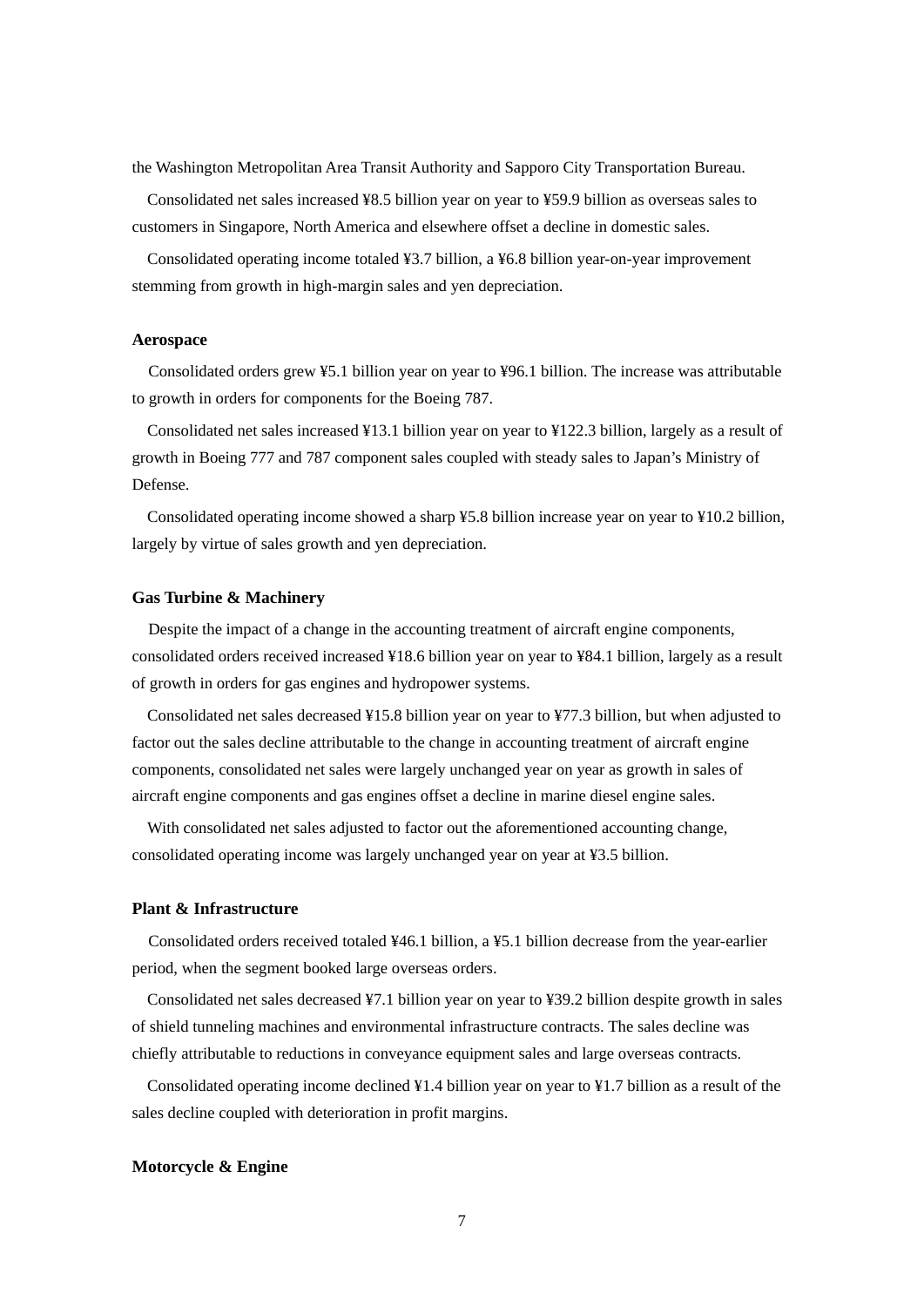Consolidated net sales rose ¥35.7 billion year on year to ¥139.7 billion, boosted by motorcycle sales growth in the US and emerging-market economies, particularly Thailand and Indonesia.

Consolidated operating income totaled ¥2.5 billion, a ¥4.8 billion year-on-year improvement largely attributable to sales growth and improved profitability.

#### **Precision Machinery**

Consolidated orders received increased ¥6.1 billion year on year to ¥61.7 billion, largely by virtue of growth in robot orders from the auto industry and orders for cleaning robots for semiconductor production lines.

Consolidated net sales declined ¥11.4 billion year on year to ¥55.6 billion amid a deterioration in emerging-market, particularly Chinese, demand for hydraulic equipment for construction machinery.

Consolidated operating income was down  $\frac{1}{2}0.7$  billion year on year to  $\frac{1}{4}4.2$  billion, largely due to the sales decline.

#### **Other Operations**

Consolidated net sales increased ¥3.2 billion year on year to ¥61.2 billion.

Consolidated operating income increased ¥0.6 billion year on year to ¥1.3 billion.

#### **(2) Consolidated financial position**

At September 30, 2013, consolidated assets totaled ¥1,557.4 billion, a ¥91.1 billion increase of from March 31, 2013. The increase was chiefly attributable to inventory growth stemming from progress toward completion of construction jobs and capital investments that added to property, plant and equipment. Consolidated liabilities at September 30, 2013, were ¥1,218.3 billion, a ¥101.9 billion increase of from March 31, 2013. The increase was largely attributable to increases in commercial paper and other short-term borrowings and recognition of previously unrecognized retirement and severance benefit liabilities, partially offset by a reduction in notes and accounts payable-trade. Interest-bearing debt ended the first half at ¥583.1 billion, a ¥98.4 billion increase from March 31, 2013. Consolidated net assets at September 30, 2013, totaled ¥339.1 billion, a ¥10.7 billion decrease from March 31, 2013. The decrease was largely attributable to dividend payments and recognition of the previously unrecognized retirement and severance benefit liabilities, partially offset by first-half net income.

#### **(3) Consolidated earnings outlook**

Although the Aerospace and certain other segments achieved sales and profit growth in the fiscal first-half, the Precision Machinery segment's sales and profit decreased amid delayed recovery in emerging-market construction machinery demand. With overall sales and profits tracking roughly in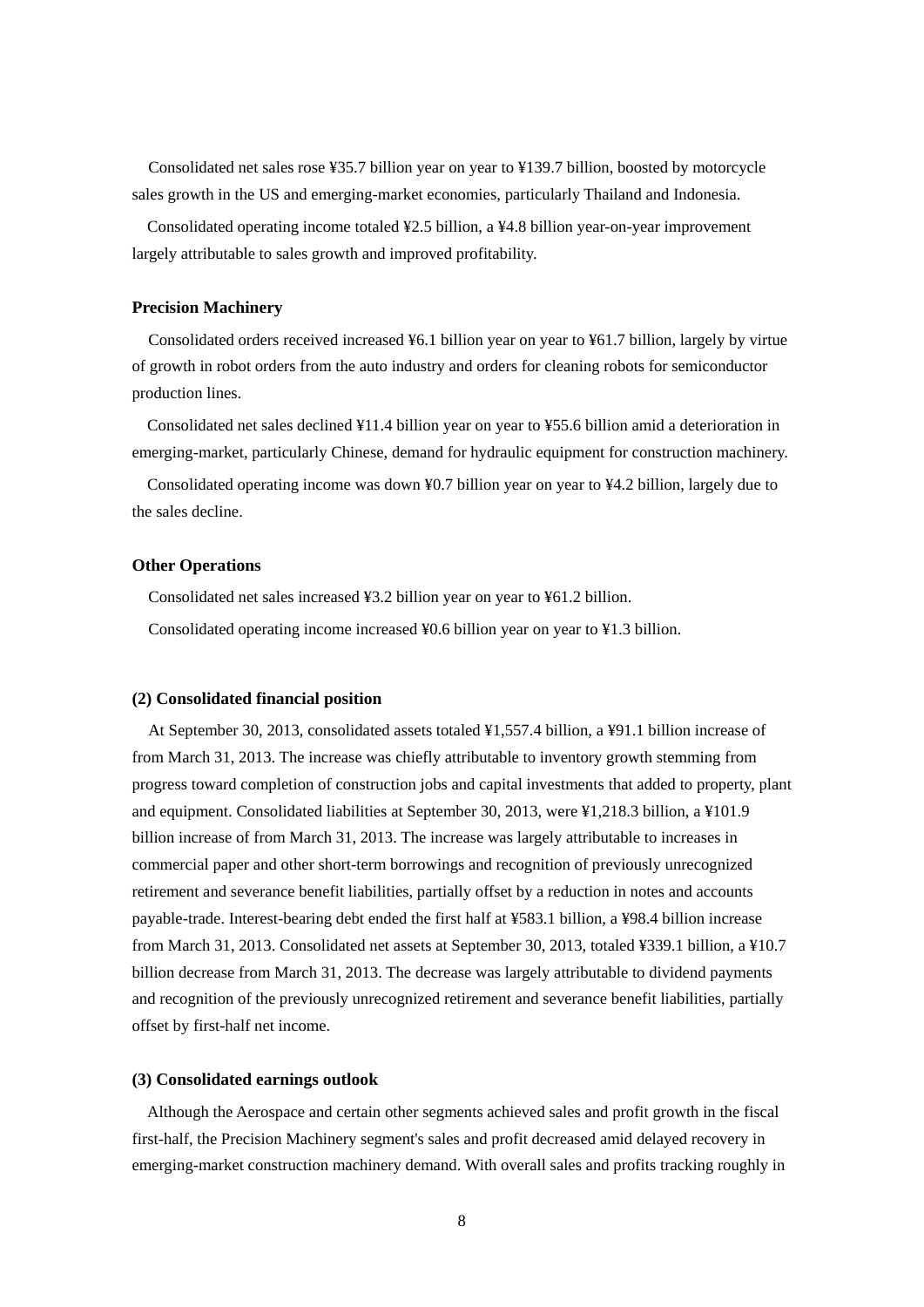line with its existing forecasts, the Company has left its full-year earnings forecasts unchanged.

The Company's earnings forecasts assume exchange rates of ¥95 to the US dollar and ¥130 to the euro.

#### **2. Summary Information (Notes)**

# **(1) Changes affecting the status of material subsidiaries (scope of consolidation)**

Not applicable

### **(2) Accounting procedures specific to preparation of quarterly consolidated financial statements**

The Company calculates tax expense by rationally estimating its effective tax rate after application of deferred-tax accounting to pretax net income for the fiscal year, which includes the second quarter under review, and multiplying quarterly pretax net income by said estimated effective tax rate. If unable to use the estimated effective tax rate, the Company calculates tax expense by multiplying the statutory effective tax rate by quarterly pretax net income adjusted to reflect material differences other than temporary differences.

Income taxes are reported inclusive of income tax adjustments.

## **(3) Changes in accounting policies, changes in accounting estimates, and correction of errors**

#### *Changes in accounting policies*

#### *Adoption of new accounting standard for retirement benefits*

Effective from the first quarter of the fiscal year ending March 31, 2014, the Company adopted the Accounting Standards Board of Japan's new Accounting Standard for Retirement Benefits (ASBJ Statement No. 26, May 17, 2012) and its accompanying implementation guidelines, "Guidance on Accounting Standard for Retirement Benefits" (ASBJ Guidance No. 25, May 17, 2012), both of which take effect from the start of the first fiscal year beginning on or after April 1, 2013. The Company has switched to recognizing the excess of retirement benefit obligations over pension assets as retirement and severance benefit liabilities and booked previously unrecognized actuarial losses and unrecognized prior service costs as retirement and severance benefit liabilities. Additionally, the Company revised its method of calculating retirement benefit obligations and service costs and changed its method of attributing projected retirement and severance benefit obligations to accounting periods from a straight line basis to a benefit formula basis.

When recognizing a retirement benefit liability in the amount of the excess of retirement benefit obligations over pension assets as of the start of the first quarter of the fiscal year ending March 31, 2014, the Company debited accumulated other comprehensive income's cumulative adjustment for retirement benefits to reflect recognition of the liability in accord with the transitional measures provided in Paragraph 37 of the Accounting Standard for Retirement Benefits. The Company also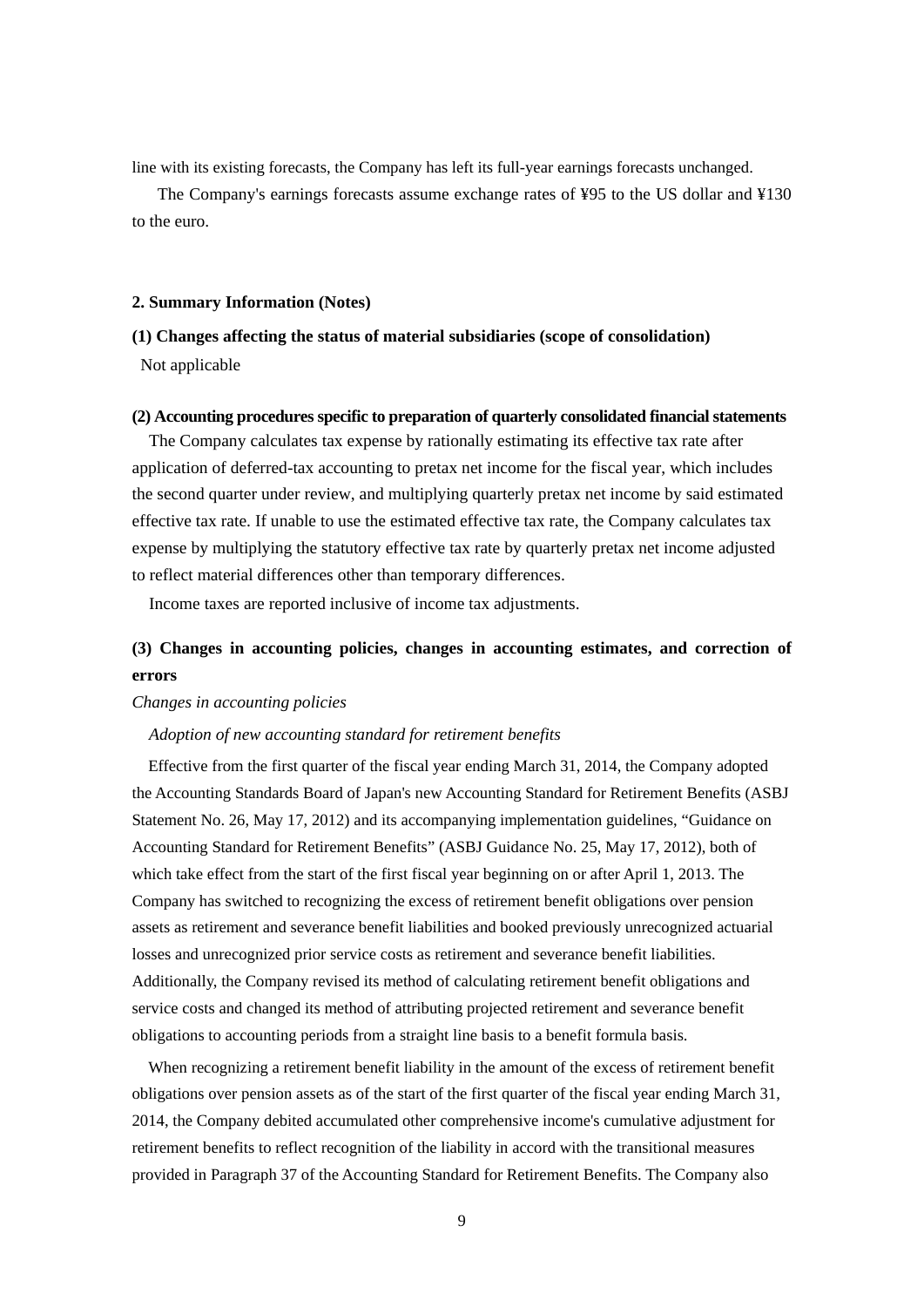debited its capital surplus account as of beginning of the first quarter of the fiscal year ending March 31, 2014, to reflect the effect of the change in its method of calculating retirement benefit obligations and service costs.

These debits reduced accumulated other comprehensive income and capital surplus as of the beginning of the first quarter of the fiscal year ending March 31, 2014, by ¥20,389 million and ¥11,125 million, respectively. The effect on income is minimal.

## *Treatment of FIA*

When the Company's main partners sell jet engines to airlines, the airlines demand a type of discount called fleet introductory assistance (FIA). The Company is charged a share of this FIA in proportion to its involvement in projects. The Company has previously included these FIA charges in cost of sales. Effective from the first quarter of the fiscal year ending March 31, 2014, the Company has switched to reporting FIA charges as a deduction from sales.

After reassessing its FIA transactions in light of the Japanese Institute of Certified Public Accountants' Accounting Practice Committee Research Report No. 13, "Research Report on Revenue Recognition in Japan (Interim Report)," issued in July 2009, the Company decided that this revised treatment results in a more appropriate presentation of its operating performance.

The Company deducted FIA charges from sales in the first quarter of the fiscal year ending March 31, 2014, and because the impact of this accounting policy change on the consolidated financial statements as a whole is minimal, the Company did not apply the change retrospectively.

The change reduced both first-half sales and cost of sales by ¥16,542 million, relative to what they would have been in the absence of the change, but it had no effect on operating income, recurring profit, or income before income taxes and minority interests.

The impact of the change on segment results is disclosed below under "(3) Matters related to reportable segment changes" on page 18.

#### *Treatment of specialized jigs and tools for civilian aircraft*

The Company and some of its consolidated subsidiaries have reclassified jigs and tools used in the Aerospace segment's civilian aircraft manufacturing operations from inventory (work in process) to property, plant and equipment as a result of a reassessment of these jigs and tools' balance sheet classification in light of their growing size and functionality.

The Company and its applicable consolidated subsidiaries reclassified the jigs and tools as of the previous fiscal year-end and carried the revised asset balances over as beginning balances for the first quarter of the fiscal year ending March 31, 2014. Since the impact of the reclassification on the consolidated financial statements as a whole is minimal, they did not apply the reclassification retrospectively.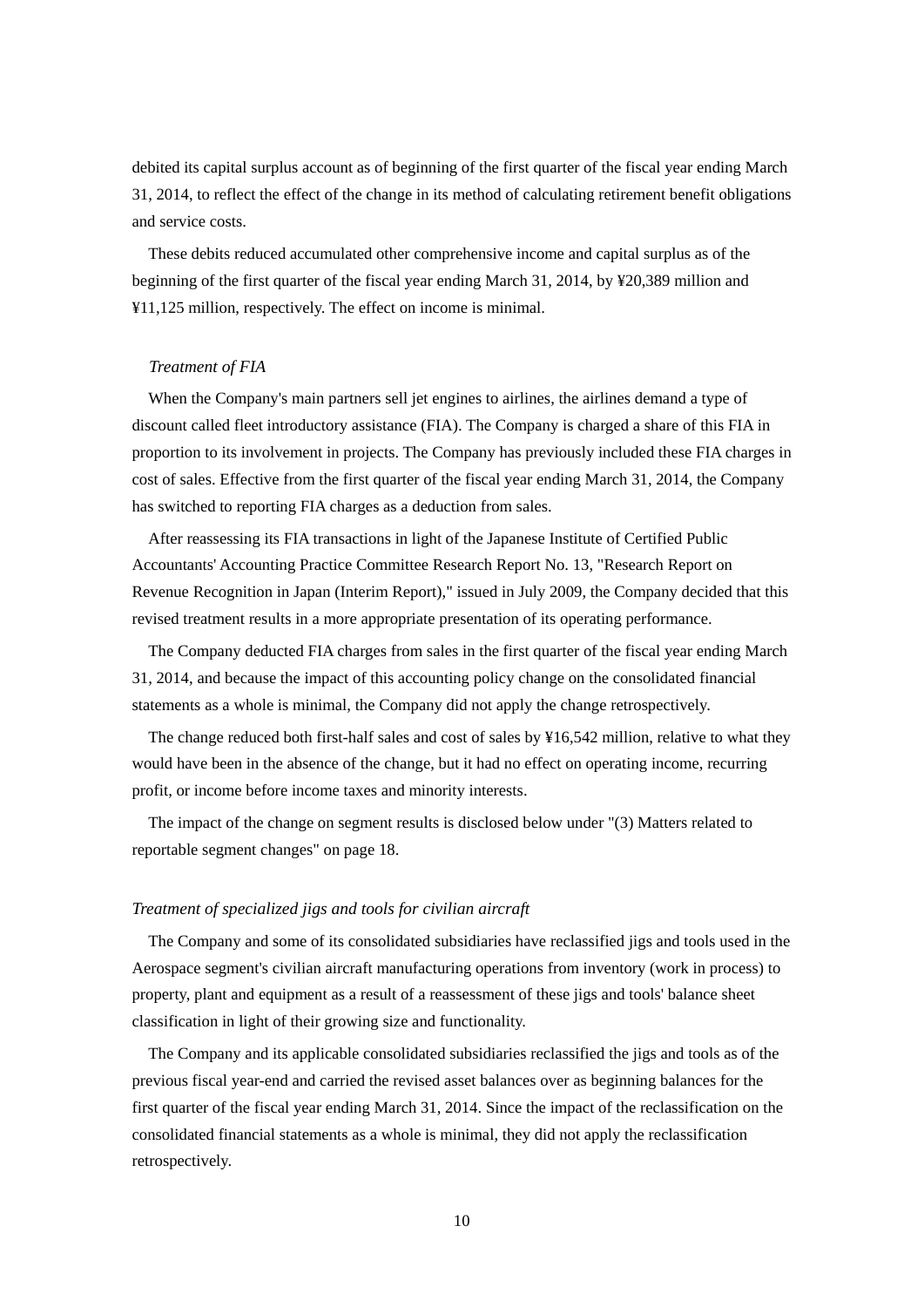The reclassification reduced work in process as of the beginning of the first quarter of the fiscal year ending March 31, 2014, by ¥26,781 million and increased property, plant and equipment and intangible assets by ¥26,555 million and ¥226 million relative to what they would have been in the absence of the reclassification.

Previously, the specialized jigs and tools' book value was transferred from work in process to cost of sales upon the sale of the aircraft components for which the jigs and tools were used. From now on, the jigs and tools will be depreciated as fixed assets and their depreciation will be allocated between cost of sales and work in process. The impact of this change on earnings is minimal.

#### *Treatment of subsidies related to aircraft development*

In developing aircraft and jet engines, the Company receives development-related subsidies pursuant to the Aircraft Industry Promotion Act. The Company previously placed priority on the subsidy transactions' legal form by recognizing the subsidies as revenue received in consideration for development deliverables, charging the revenues' corresponding development expenses to cost of sales, and recognizing projected future obligations related to the subsidies as warranty obligations. From the first quarter of the fiscal year ending March 31, 2014, the Company is placing more priority on the subsidy transactions' economic substance and has revised its accounting treatment accordingly. Specifically, the Company no longer recognizes the subsidies as revenue and, on its balance sheet, it now recognizes projected future obligations as liabilities and capitalizes development expenses as inventory.

After reassessing the subsidy transactions by placing priority on their substance in light of the Japanese Institute of Certified Public Accountants' Accounting Practice Committee Research Report No. 13, "Research Report on Revenue Recognition in Japan (Interim Report)", issued in July 2009, the Company decided that this revised treatment results in a more appropriate presentation of its operating performance and financial condition.

At the end of the first half of the fiscal year ending March 31, 2014, the Company capitalized the development expenses as inventory and recognized a liability as described above. Since the impact of these changes on the consolidated financial statements as a whole is minimal, the Company did not apply the changes retrospectively. The impact of the changes on earnings is minimal.

As a result, the work in process, accounts payable-other and long-term accounts payable-other balance at the end of the first half of the fiscal year ending March 31, 2014 increased by ¥14,926 million, ¥988 million and ¥13,938 million, respectively. The impact of the changes on earnings was minimal.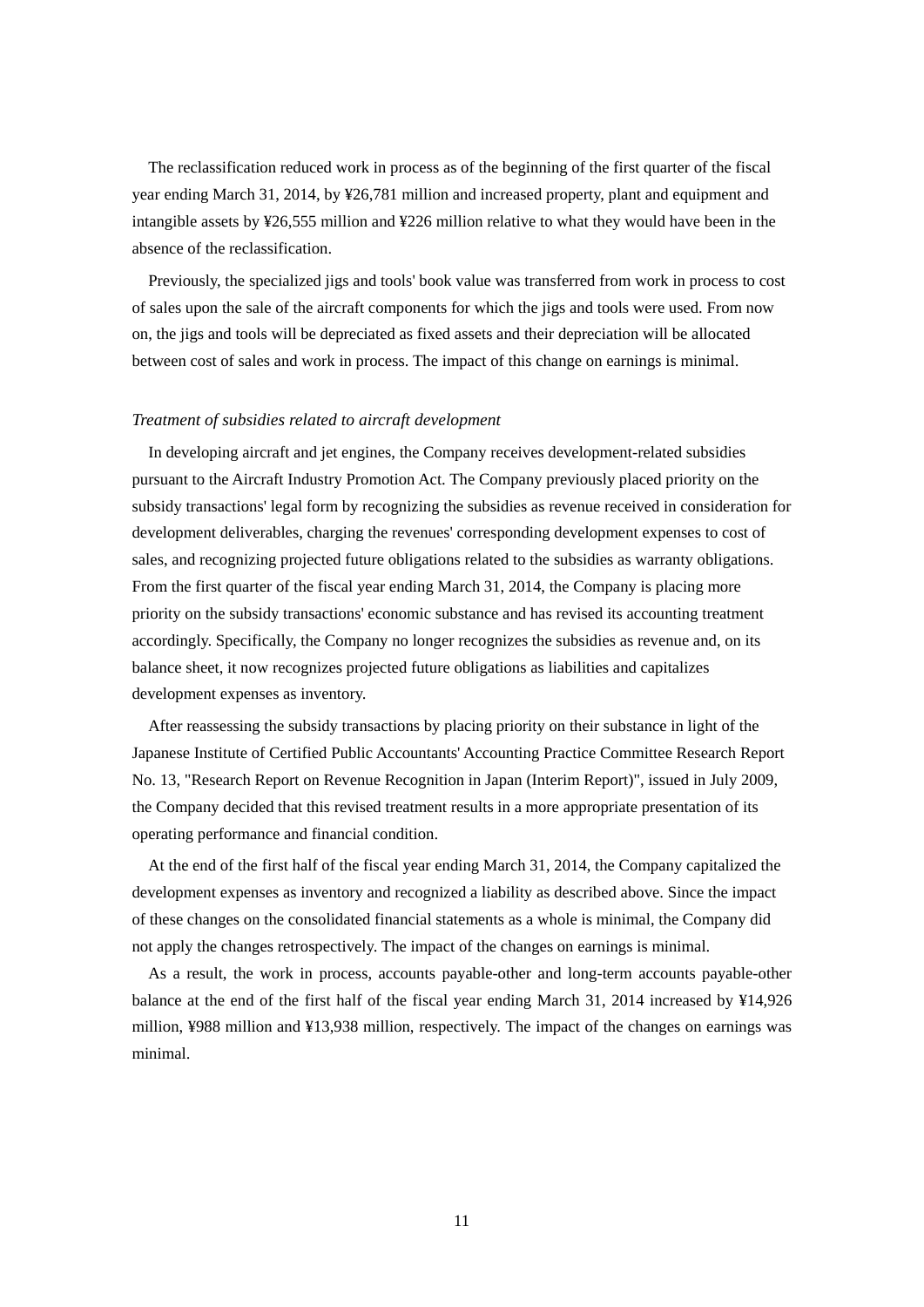*Changes in accounting policies which are difficult to distinguish from changes in accounting estimates and changes in accounting estimates.* 

#### *Changes in depreciation method and depreciable lives*

The Company and its domestic consolidated subsidiaries have previously used the declining balance method to depreciate their property, plant and equipment (except for buildings (excluding fixtures) acquired on or after April 1, 1998, which have been depreciated by the straight line method). Effective from the first quarter of the fiscal year ending March 31, 2014, they have switched to using the straight line method for all property, plant and equipment.

In accord with *Kawasaki Business Vision 2020*, the Company and its consolidated subsidiaries actively conduct overseas operations ranging from production to sales while treating their domestic plants as development and production hubs where advanced technological capabilities are concentrated. Given this configuration, overseas capital investment is expected to become even more important than before.

As a result of the change in the depreciation method in response to such a change in the capital investment environment, Group production facilities are expected to operate stably. The economic benefits of capital investments will accordingly accrue evenly over time. The Company therefore decided that switching to the straight line method of depreciation would more accurately reflect the state of its operations from the standpoint of appropriately reporting quarterly and annual income and losses.

Additionally, the Company and its domestic consolidated subsidiaries have previously depreciated their machinery and tools based mainly on depreciable lives prescribed in the Corporation Tax Act. In conjunction with the change in depreciation method, they have revised their machinery and tools' depreciable lives effective from the first quarter of the fiscal year ending March 31, 2014. They did so based on a comprehensive reassessment of the machinery and tools' physical and economic lives, taking into account various factors including product life spans and the risk of production process obsolescence.

As a result of these changes, first-half consolidated operating income, recurring profit, and income before income taxes and minority interests were ¥6,230 million higher than they would have been in the absence of the changes.

The impact of these changes on individual segments is disclosed below under "(3) Matters related to reportable segment changes" on page 18.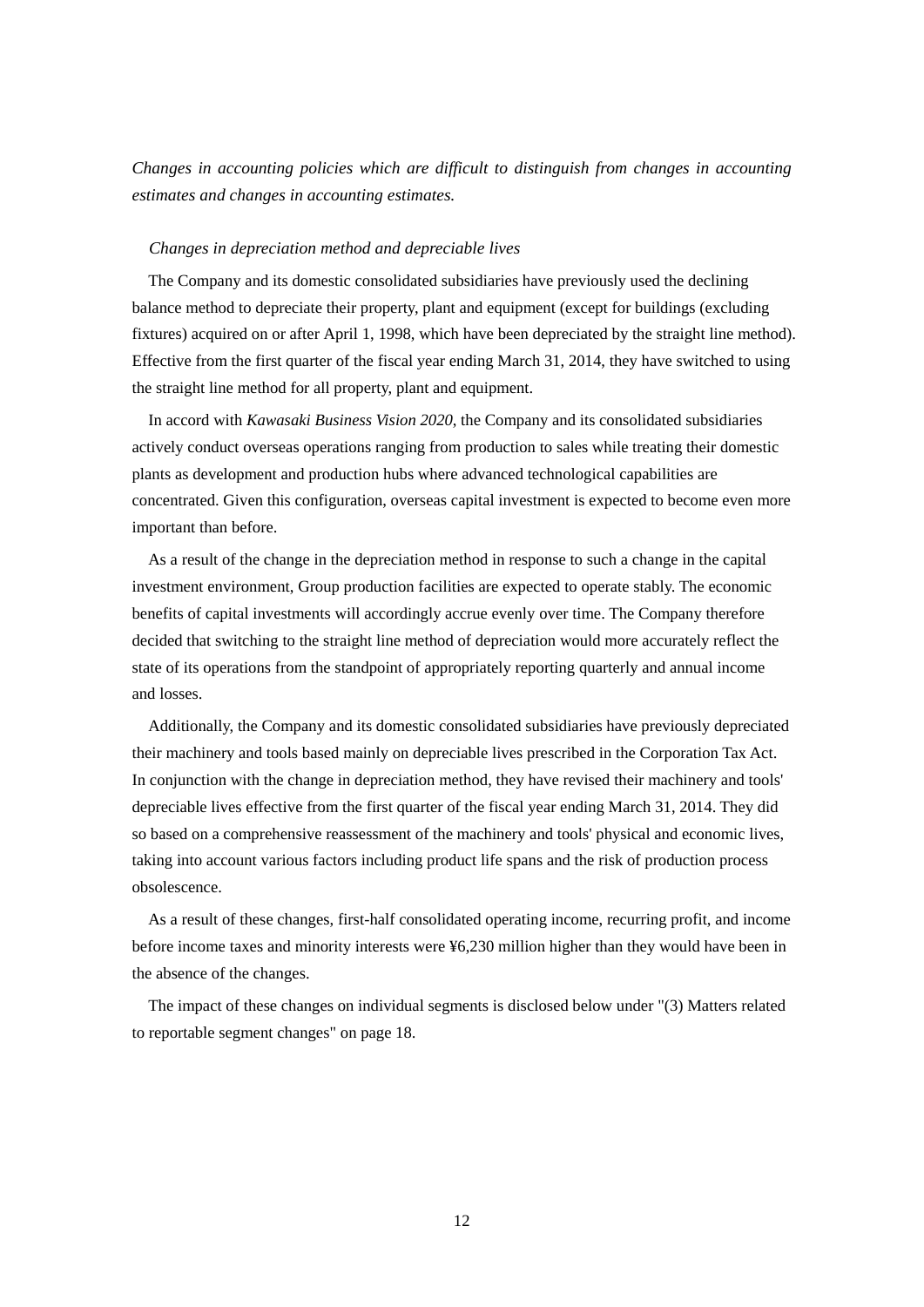## **3. Consolidated Financial Statements**

## **(1) Consolidated balance sheets**

|                                                         |                    | Millions of yen    |
|---------------------------------------------------------|--------------------|--------------------|
|                                                         | As of              | Six months ended   |
|                                                         | March 31, 2013     | September 30, 2013 |
| Assets                                                  |                    |                    |
| Current assets                                          |                    |                    |
| Cash on hand and in banks                               | 38,525             | 32,103             |
| Trade receivables                                       | 432,649            | 408,284            |
| Merchandise and finished products                       | 61,446             | 62,197             |
| Work in process                                         | 311,107            | 339,622            |
| Raw materials and supplies                              | 87,551             | 92,946             |
| Other current assets                                    | 88,319             | 97,841             |
| Allowance for doubtful receivables                      | (2,785)            | (3, 136)           |
| Total current assets                                    | 1,016,813          | 1,029,859          |
| <b>Fixed assets</b>                                     |                    |                    |
| Net property, plant and equipment                       | 305,792            | 357,552            |
| Intangible assets                                       | 19,446             | 18,476             |
| Investments and other assets                            |                    |                    |
| Other<br>Allowance for doubtful receivables             | 125,172            | 152,530            |
| Total investments and other assets                      | (936)              | (950)<br>151,579   |
| Total fixed assets                                      | 124,236<br>449,476 | 527,609            |
| <b>Total assets</b>                                     | 1,466,290          | 1,557,468          |
|                                                         |                    |                    |
| <b>Liabilities</b><br><b>Current liabilities</b>        |                    |                    |
| Trade payables                                          | 281,062            | 244,885            |
| Short-term debt                                         | 213,510            | 265,604            |
| Income taxes payable                                    | 3,756              | 6,058              |
| <b>Accrued bonuses</b>                                  | 20,060             | 15,601             |
| Provision for losses on construction contracts          | 18,719             | 14,651             |
| Other provisions                                        | 6,194              | 7,609              |
| Advances from customers                                 | 108,213            | 121,991            |
| Other                                                   | 131,022            | 196,099            |
| Total current liabilities                               | 782,540            | 872.502            |
|                                                         |                    |                    |
| Long-term liabilities<br>Bonds payable                  |                    |                    |
| Long-term debt                                          | 70,000<br>184,362  | 90,000<br>120,056  |
| Employees' retirement and severance benefits            | 62,300             |                    |
| Other provisions                                        | 5,082              | 4,489              |
| Net defined benefit liability                           |                    | 102,015            |
| Other                                                   | 12,123             | 29,270             |
| Total long-term liabilities                             | 333,868            | 345,831            |
| <b>Total liabilities</b>                                | 1,116,409          | 1,218,333          |
|                                                         |                    |                    |
| <b>Net assets</b>                                       |                    |                    |
| Shareholders' equity                                    |                    |                    |
| Common stock                                            | 104,484            | 104,484            |
| Capital surplus                                         | 54,393             | 54,393             |
| Retained earnings                                       | 198,528            | 191,909            |
| Treasury stock                                          | (27)               | (34)               |
| Total shareholders' equity                              | 357,379            | 350,754            |
|                                                         |                    |                    |
| Accumulated other comprehensive income                  |                    |                    |
| Net unrealized gains (losses) on securities, net of tax | 4,524              | 5,768              |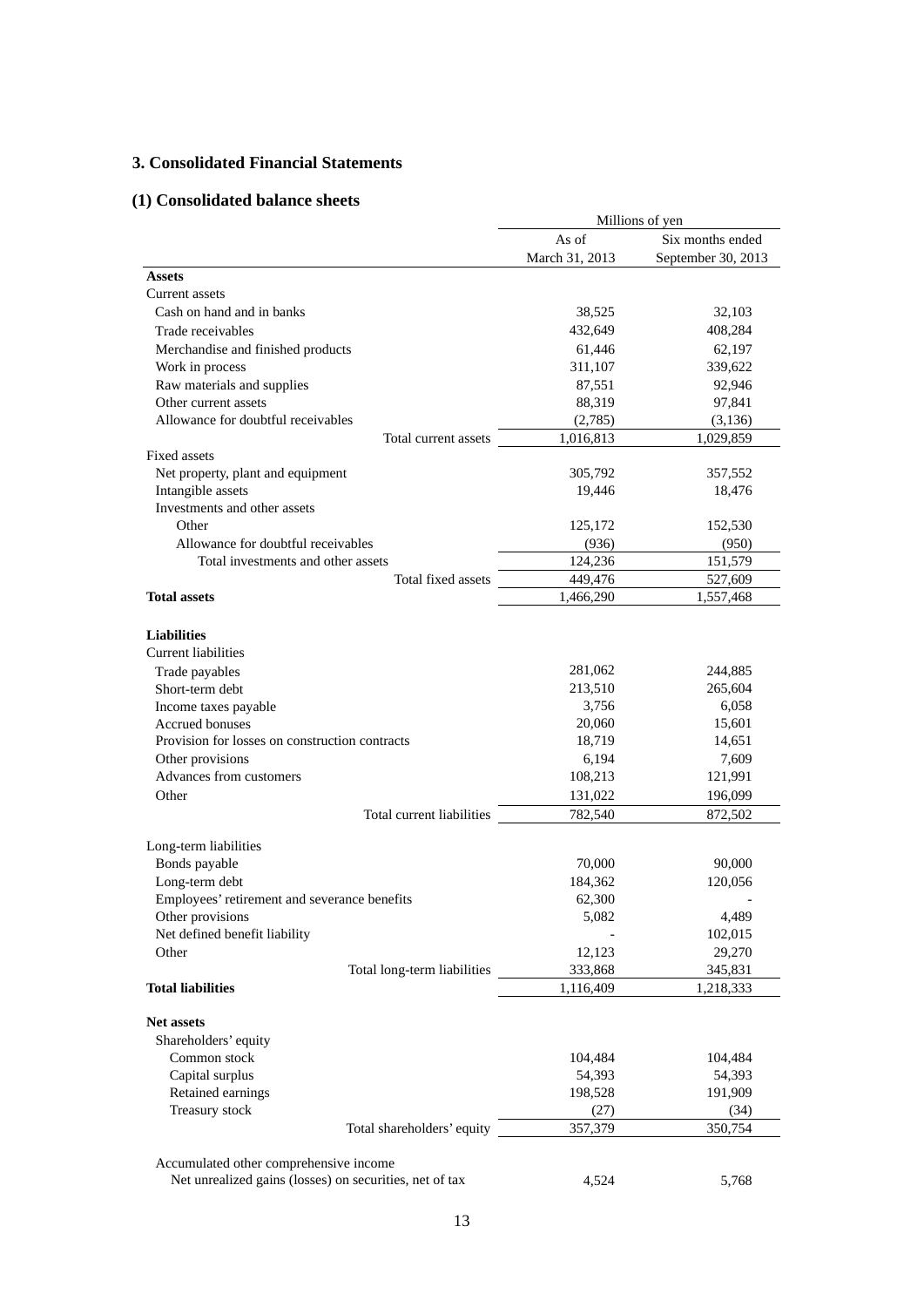| Deferred gains (losses) on hedges            | (5,998)   | (6, 846)  |
|----------------------------------------------|-----------|-----------|
| Foreign currency translation adjustments     | (17,665)  | (3,169)   |
| Remeasurements of defined benefit plans      |           | (20,066)  |
| Total accumulated other comprehensive income | (19, 139) | (24,314)  |
| Minority interests                           | 11.641    | 12,695    |
| <b>Total net assets</b>                      | 349.881   | 339,134   |
| Total liabilities and net assets             | 1,466,290 | 1,557,468 |
|                                              |           |           |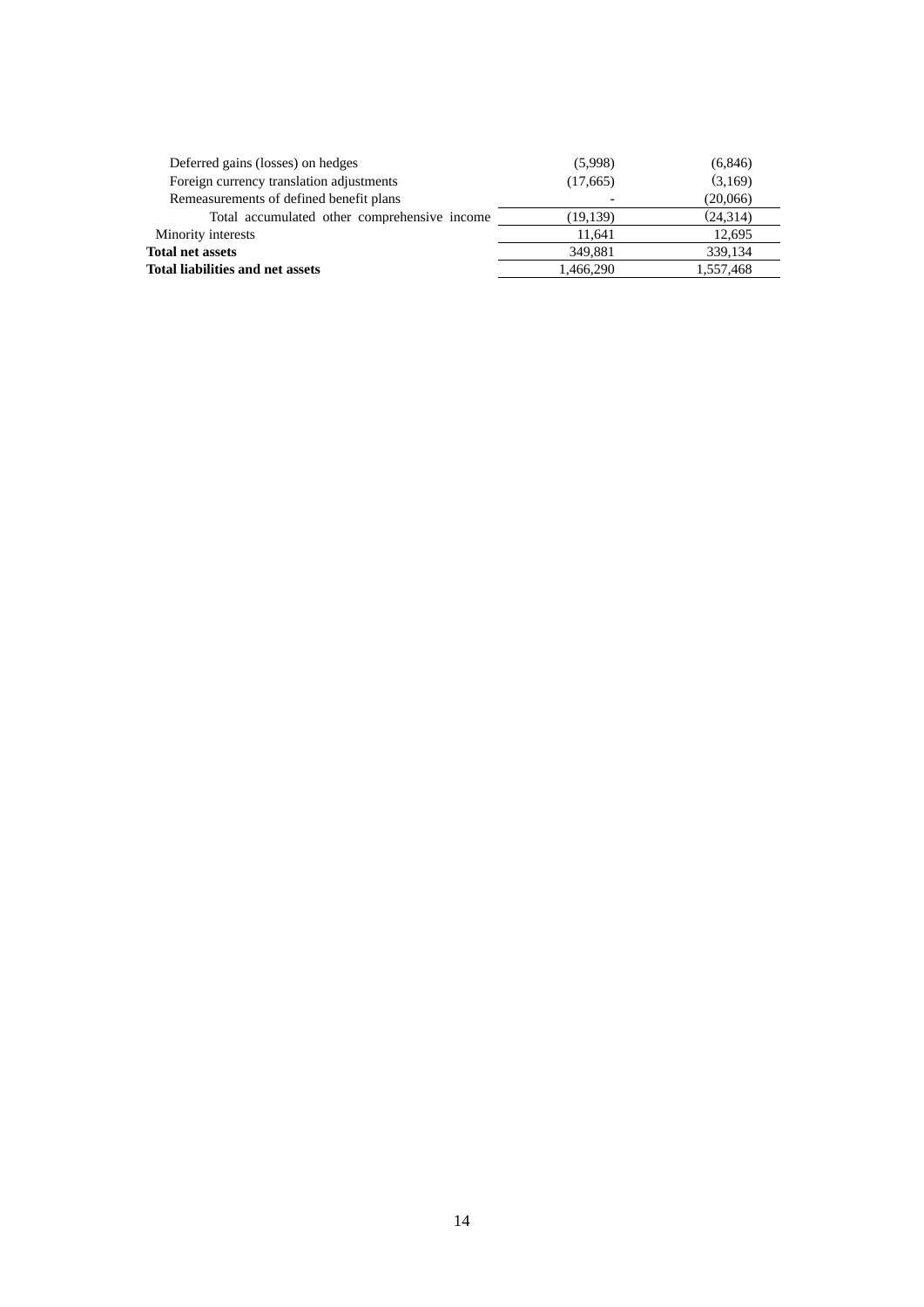## (**2) Consolidated statements of income and comprehensive income**

## **Consolidated statements of income**

| Consonuateu statements of muonie                                 | Millions of yen                        |                                        |  |
|------------------------------------------------------------------|----------------------------------------|----------------------------------------|--|
|                                                                  | Six months ended<br>September 30, 2012 | Six months ended<br>September 30, 2013 |  |
| Net sales                                                        | 574,999                                | 595,077                                |  |
| Cost of sales                                                    | 488,593                                | 486,913                                |  |
| Gross profit                                                     | 86,406                                 | 108,164                                |  |
| Selling, general and administrative expenses                     |                                        |                                        |  |
| Salaries and benefits                                            | 20,683                                 | 22,290                                 |  |
| R&D expenses                                                     | 18,203                                 | 18,187                                 |  |
| Provision for doubtful accounts                                  | 269                                    | 332                                    |  |
| Other                                                            | 36,858                                 | 40,512                                 |  |
| Total selling, general and administrative expenses               | 76,014                                 | 81,323                                 |  |
| Operating income                                                 | 10,391                                 | 26,840                                 |  |
| Non-operating income                                             |                                        |                                        |  |
| Interest income                                                  | 836                                    | 475                                    |  |
| Dividend income                                                  | 285                                    | 275                                    |  |
| Equity in income of non-consolidated subsidiaries and affiliates | 5,920                                  | 5,016                                  |  |
| Foreign exchange gain, net                                       | 3,581                                  |                                        |  |
| Other                                                            | 3,120                                  | 1,850                                  |  |
| Total non-operating income                                       | 13,744                                 | 7,617                                  |  |
| Non-operating expenses                                           |                                        |                                        |  |
| Interest expense                                                 | 2,073                                  | 2,018                                  |  |
| Foreign exchange loss, net                                       |                                        | 7,583                                  |  |
| Other                                                            | 1,896                                  | 2,067                                  |  |
| Total non-operating expenses                                     | 3,969                                  | 11,669                                 |  |
| Recurring profit                                                 | 20,165                                 | 22,788                                 |  |
| Income before income taxes and minority interests                | 20,165                                 | 22,788                                 |  |
| Income taxes                                                     | 6.629                                  | 8,777                                  |  |
| Income before minority interests                                 | 13,536                                 | 14,010                                 |  |
| Minority interests in net income of consolidated subsidiaries    | 1,107                                  | 1,008                                  |  |
| Net income (loss)                                                | 12,429                                 | 13,001                                 |  |

## **Consolidated statements of comprehensive income**

|                                                                                        | Millions of yen                        |                                        |  |
|----------------------------------------------------------------------------------------|----------------------------------------|----------------------------------------|--|
|                                                                                        | Six months ended<br>September 30, 2012 | Six months ended<br>September 30, 2013 |  |
| Income before minority interests                                                       | 13,536                                 | 14,010                                 |  |
| Other comprehensive income                                                             |                                        |                                        |  |
| Net unrealized gains (losses) on securities                                            | (2,362)                                | 1,231                                  |  |
| Deferred gains (losses) on hedges                                                      | 2,331                                  | (817)                                  |  |
| Foreign currency translation adjustments                                               | (2,519)                                | 7,084                                  |  |
| Remeasurements of defined benefit plans                                                |                                        | 320                                    |  |
| Share of other comprehensive income of associates accounted for<br>using equity method | (685)                                  | 8,119                                  |  |
| Total other comprehensive income                                                       | (3,236)                                | 15,938                                 |  |
| Comprehensive Income attributable to:                                                  | 10,300                                 | 29,949                                 |  |
| Owners of the parent company                                                           | 9,124                                  | 28,181                                 |  |
| Minority interests                                                                     | 1,176                                  | 1.767                                  |  |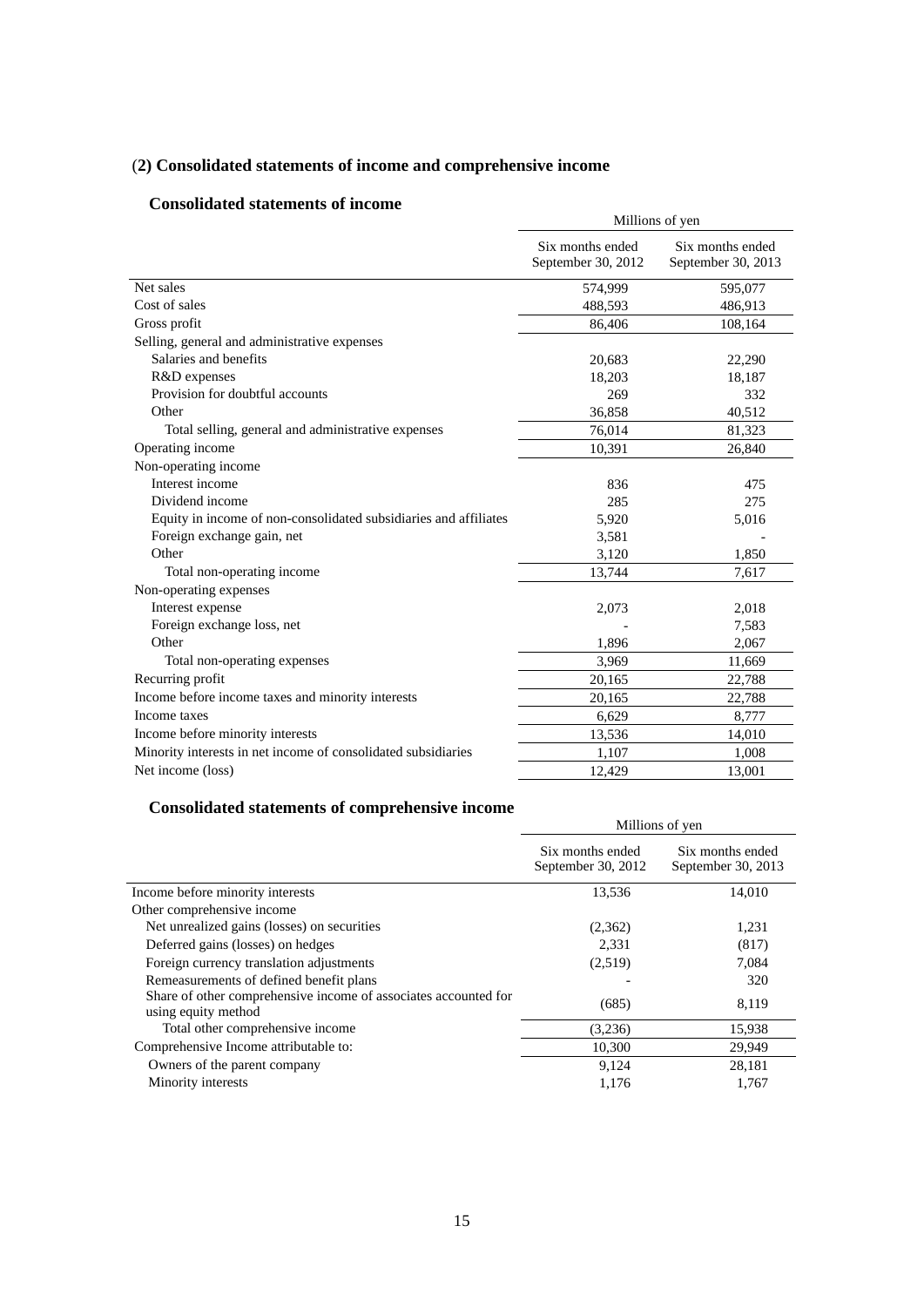## **(3) Consolidated cash flow statements**

|                                                                                                                                     | Millions of yen                        |                                        |
|-------------------------------------------------------------------------------------------------------------------------------------|----------------------------------------|----------------------------------------|
|                                                                                                                                     | Six months ended<br>September 30, 2012 | Six months ended<br>September 30, 2013 |
| Cash flow from operating activities                                                                                                 |                                        |                                        |
| Income before income taxes and minority interests                                                                                   | 20,165                                 | 22,788                                 |
| Depreciation and amortization                                                                                                       | 21,921                                 | 17,931                                 |
| Increase (decrease) in provision                                                                                                    | (12, 176)                              | (11,740)                               |
| Interest and dividend income                                                                                                        | (1,121)                                | (750)                                  |
| Interest expense                                                                                                                    | 2,073                                  | 2,018                                  |
| Equity in income non-consolidated subsidiaries and affiliates                                                                       | (5,920)                                | (5,016)                                |
| (Increase) decrease in trade receivables                                                                                            | 34,414                                 | 24,269                                 |
| (Increase) decrease in inventories                                                                                                  | (43,390)                               | (40, 461)                              |
| Increase (decrease) in trade payables                                                                                               | (40, 727)                              | (37, 953)                              |
| Increase (decrease) in advances from customers                                                                                      | 14,120                                 | 12,165                                 |
| (Increase) decrease in other current assets                                                                                         | 1,238                                  | (11, 457)                              |
| Increase (decrease) in other current liabilities                                                                                    | (4,925)                                | (10, 961)                              |
| Other                                                                                                                               | 2,411                                  | 825                                    |
| Subtotal                                                                                                                            | (11, 916)                              | (38, 342)                              |
| Cash received for interest and dividends                                                                                            | 1,160                                  | 740                                    |
| Cash paid for interest                                                                                                              | (2,029)                                | (2, 134)                               |
| Cash paid for income taxes                                                                                                          | (6,701)                                | (5,868)                                |
| Net cash provided by operating activities                                                                                           | (19, 487)                              | (45, 605)                              |
| Cash flow from investing activities                                                                                                 |                                        |                                        |
| Acquisition of property, plant, equipment and intangible assets<br>Proceeds from sales of property, plant, equipment and intangible | (32, 298)                              | (41,576)                               |
| assets                                                                                                                              | 275                                    | 541                                    |
| Acquisition of investments in securities                                                                                            | (489)                                  | (36)                                   |
| Proceeds from sales of investments in securities                                                                                    | 794                                    | 86                                     |
| Acquisition of investments in subsidiaries and affiliate                                                                            | (12, 331)                              | (721)                                  |
| Payments for lease and guarantee deposits                                                                                           | (1,152)                                |                                        |
| Decrease (Increase) in short-term loans receivable                                                                                  | (375)                                  | (527)                                  |
| Additions to long-term loans receivable                                                                                             | (41)                                   | (28)                                   |
| Proceeds from collection of long-term loans receivable                                                                              | 48                                     | 46                                     |
| Other                                                                                                                               | (601)                                  | 308                                    |
| Net cash used for investing activities                                                                                              | (46, 172)                              | (41,907)                               |
| Cash flow from financing activities                                                                                                 |                                        |                                        |
| Net increase (decrease) in short-term debt                                                                                          | 51,342                                 | 86,616                                 |
| Proceeds from long-term debt                                                                                                        | 24,327                                 | 7,000                                  |
| Repayment of long-term debt                                                                                                         | (27, 425)                              | (23, 652)                              |
| Proceeds from issuance of bonds                                                                                                     | 20,000                                 | 20,000                                 |
| Acquisition of treasury stock                                                                                                       | (2)                                    | (7)                                    |
| Cash dividends paid                                                                                                                 | (8, 331)                               | (8, 344)                               |
| Cash dividends paid to minority shareholders                                                                                        | (434)                                  | (436)                                  |
| Other                                                                                                                               | (188)                                  | (192)                                  |
| Net cash used for financing activities                                                                                              | 59,287                                 | 80,983                                 |
| Effect of exchange rate changes                                                                                                     | 1,012                                  | (699)                                  |
| Net increase (decrease) in cash and cash equivalents                                                                                | (5,358)                                | (7,229)                                |
| Cash and cash equivalents at beginning of period                                                                                    | 33,245                                 | 36,971                                 |
| Increase (decrease) in cash and cash equivalents due to changes in fiscal                                                           |                                        | 804                                    |
| period of consolidated subsidiaries                                                                                                 |                                        |                                        |
| Cash and cash equivalents at end of period                                                                                          | 27,886                                 | 30,546                                 |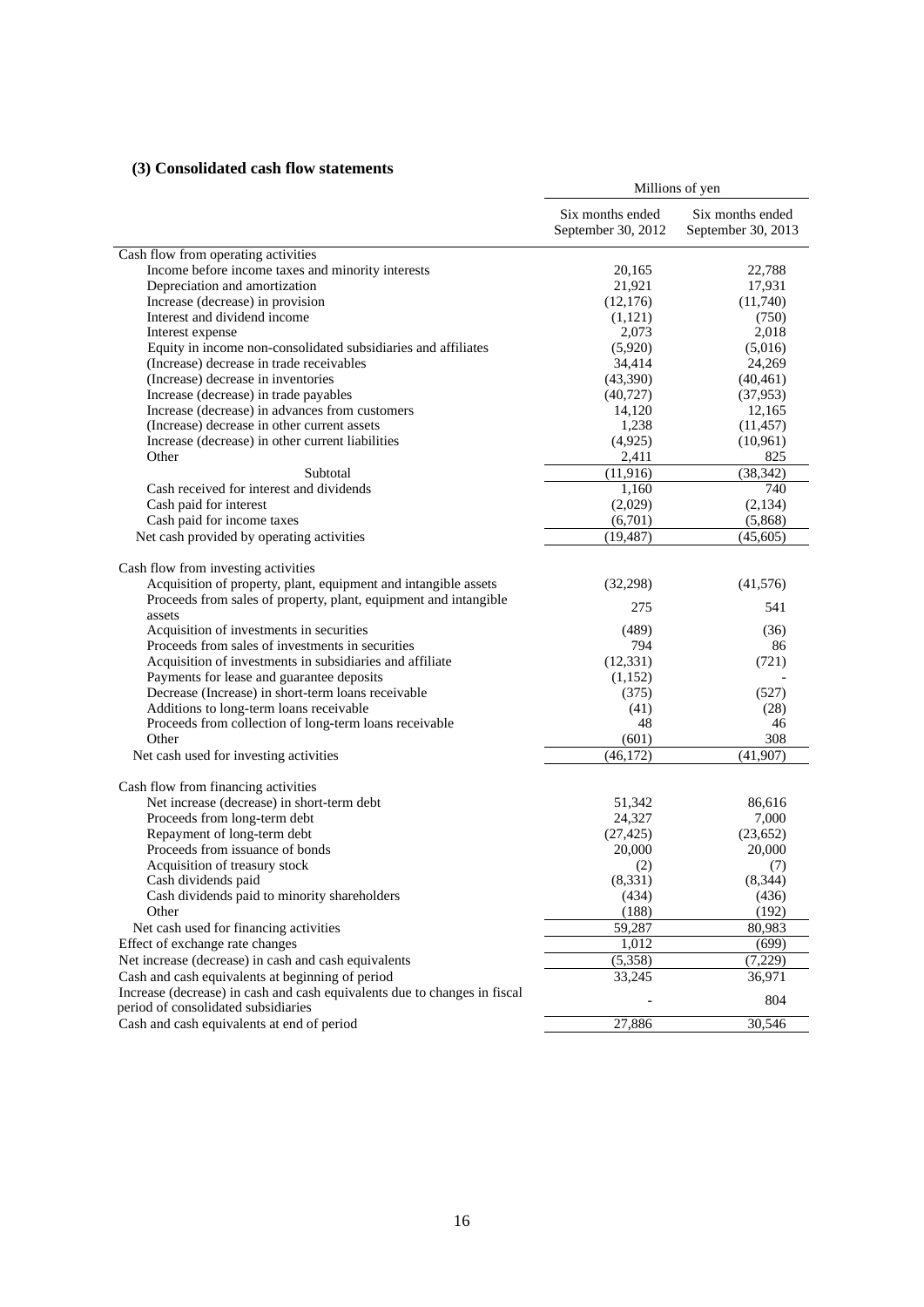### (**4) Notes on financial statements**

*Notes on the going-concern assumption* 

Not applicable

*Notes on significant changes in the amount of shareholders' equity* 

Not applicable

*Segment information and others Segment information* 

1. Six months ended September 30, 2012 (April 1, 2012 – September 30, 2012)

(1) Sales and income (loss) by reportable segment

| Millions of yen            |                |                       |             |                            |  |  |
|----------------------------|----------------|-----------------------|-------------|----------------------------|--|--|
|                            | External sales | Intersegment<br>sales | Total sales | Operating<br>income (loss) |  |  |
| Ship & Offshore Structure  | 45,808         | 1,162                 | 46,970      | 1,019                      |  |  |
| <b>Rolling Stock</b>       | 51,483         | 449                   | 51,932      | (3,100)                    |  |  |
| Aerospace                  | 109.156        | 1,153                 | 110.310     | 4.399                      |  |  |
| Gas Turbine & Machinery    | 93,217         | 8.252                 | 101.470     | 3,269                      |  |  |
| Plant & Infrastructure     | 46,405         | 6.964                 | 53,369      | 3,150                      |  |  |
| Motorcycle & Engine        | 103.927        | 349                   | 104,277     | (2,288)                    |  |  |
| <b>Precision Machinery</b> | 67,060         | 5,965                 | 73,025      | 4,971                      |  |  |
| Other                      | 57,938         | 15.941                | 73,880      | 692                        |  |  |
| Reportable segment total   | 574,999        | 40,239                | 615,238     | 12,113                     |  |  |
| Adjustments*1              |                | (40, 239)             | (40, 239)   | (1, 722)                   |  |  |
| Consolidated total         | 574,999        |                       | 574,999     | 10.391                     |  |  |

Notes: 1. Breakdown of adjustments:

|                           | Millions of yen |
|---------------------------|-----------------|
| Income                    | Amount          |
| Intersegment transactions | 810             |
| Corporate expenses*       | (2,553          |
| Total                     | (1,72)          |

\*Corporate expenses mainly comprise general and administrative expenses not attributed to reportable segments.

2. Segment income adjustments are based on operating income reported on the quarterly consolidated statements of income for the corresponding period.

(2) Impairment loss on fixed assets and goodwill by reportable segment

Not applicable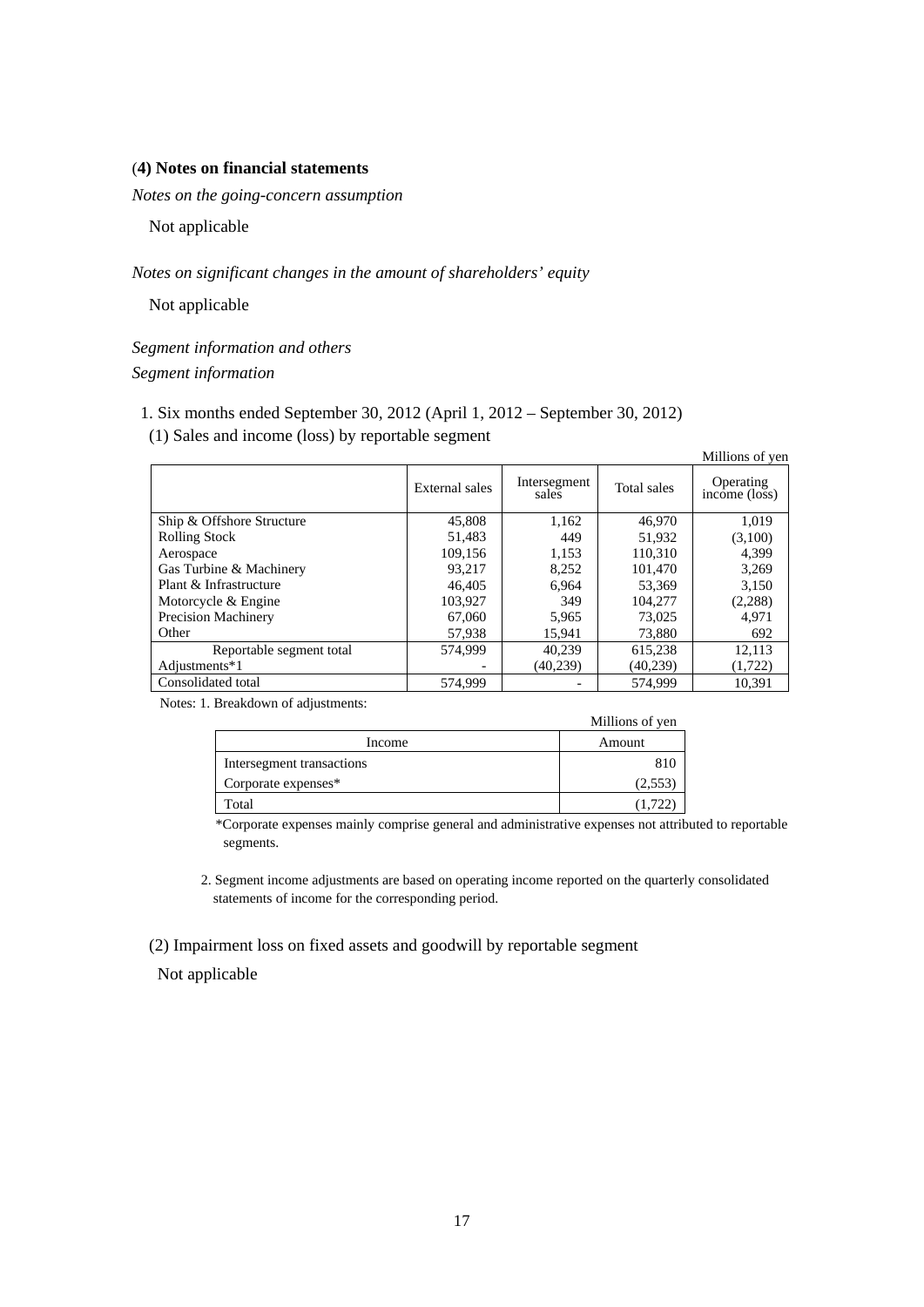## 2. Six months ended September 30, 2013 (April 1, 2013 – September 30, 2013) (1) Sales and income (loss) by reportable segment

|                            |                |                       |             | Millions of yen                         |
|----------------------------|----------------|-----------------------|-------------|-----------------------------------------|
|                            | External sales | Intersegment<br>sales | Total sales | Operating<br>$inc\overline{one}$ (loss) |
| Ship & Offshore Structure  | 39,550         | 921                   | 40,471      | 1,543                                   |
| <b>Rolling Stock</b>       | 59,990         | 1,455                 | 61.445      | 3,752                                   |
| Aerospace                  | 122,354        | 1.035                 | 123,389     | 10,279                                  |
| Gas Turbine & Machinery    | 77,368         | 8.457                 | 85,826      | 3,509                                   |
| Plant & Infrastructure     | 39,241         | 8,083                 | 47.325      | 1,705                                   |
| Motorcycle & Engine        | 139.705        | 313                   | 140,018     | 2,592                                   |
| <b>Precision Machinery</b> | 55,636         | 5,615                 | 61,252      | 4,244                                   |
| Other                      | 61,229         | 16,472                | 77,701      | 1,382                                   |
| Reportable segment total   | 595,077        | 42,354                | 637,431     | 29,009                                  |
| Adjustments*1              |                | (42,354)              | (42,354)    | (2,169)                                 |
| Consolidated total         | 595,077        |                       | 595,077     | 26,840                                  |

Notes: 1. Breakdown of adjustments:

|                           | Millions of yen |
|---------------------------|-----------------|
| Income                    | Amount          |
| Intersegment transactions | (125)           |
| Corporate expenses*       | (2,044)         |
| Total                     | (2,169          |

\* Corporate expenses mainly comprise general and administrative expenses not attributed to reportable segments.

2. Segment income adjustments are based on operating income reported on the quarterly consolidated statements of income for the corresponding period.

(2) Impairment loss on fixed assets and goodwill by reportable segment

Not applicable

### (3) Matters related to reportable segment changes

## *Treatment of FIA*

As disclosed above under "2. (3) Changes in accounting policies, changes in accounting estimates, and correction of errors" on page 9, airlines demand a type of discount called fleet introductory assistance (FIA) when they purchase jet engines from Company's main partners, and the Company is charged a share of this FIA in proportion to its involvement in projects. The Company previously included these FIA charges in cost of sales but has switched to reporting them as a deduction from sales effective from the first quarter of the fiscal year ending March 31, 2014.

This change reduced the Gas Turbine & machinery segment's first-half sales by ¥16,542 million relative to what they would have been in the absence of the change, but it had no impact on segment income.

#### *Changes in depreciation method and depreciable lives*

As disclosed above under "2. (3) Changes in accounting policies, changes in accounting estimates, and correction of errors" on page 9, the Company and its domestic consolidated subsidiaries have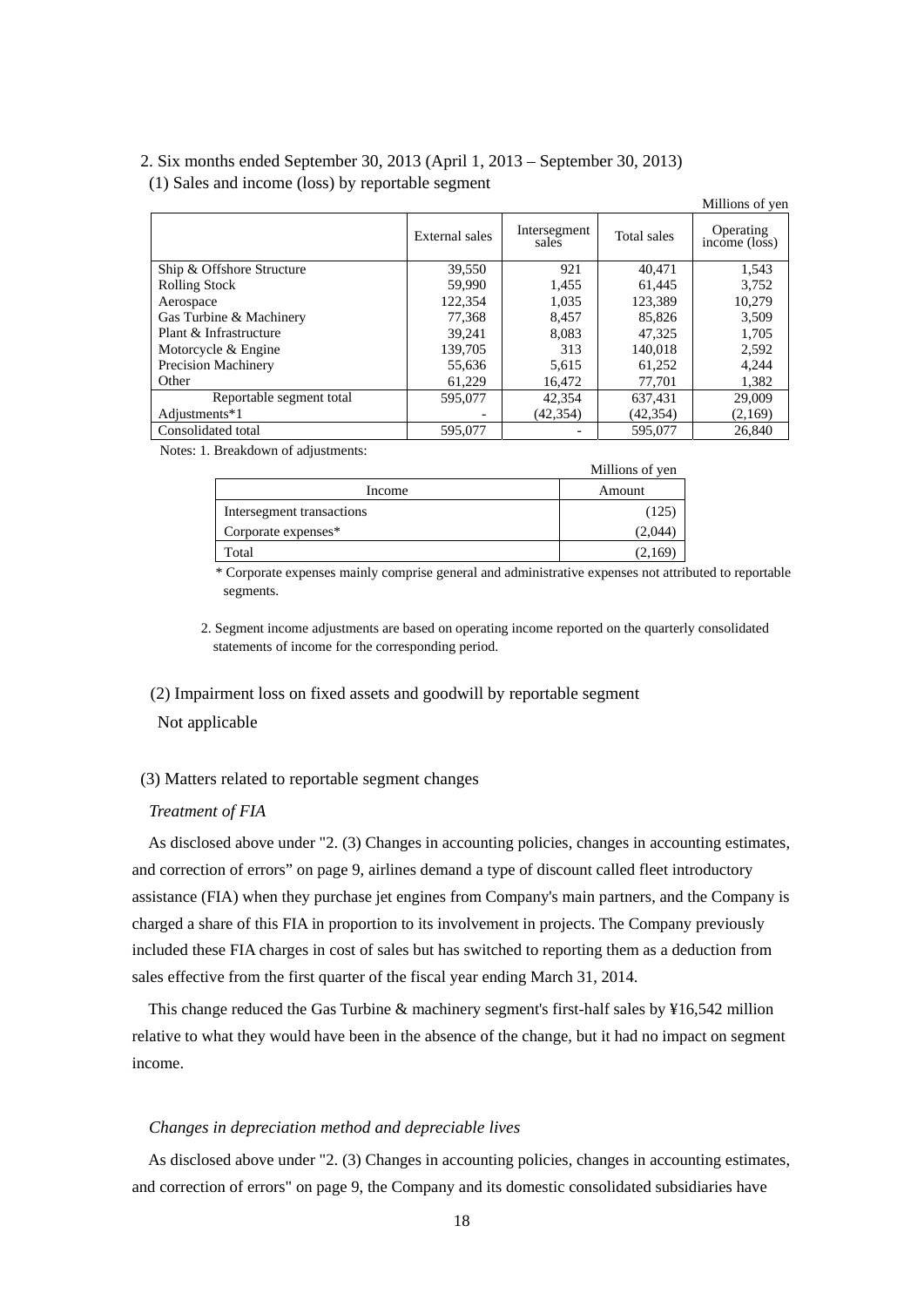previously used the declining balance method to depreciate their property, plant and equipment (except for buildings (excluding fixtures) acquired after March 31, 1998, which have been depreciated by the straight line method), but they have now switched to using the straight line method for all property, plant and equipment effective from the first quarter of the fiscal year ending March 31, 2014.

Additionally, the Company and its domestic consolidated subsidiaries have previously depreciated their machinery and tools based mainly on depreciable lives prescribed in the Corporation Tax Act. In conjunction with the change in depreciation method, they have revised their machinery and tools' depreciable lives effective from the first quarter of the fiscal year ending March 31, 2014.

As a result of these changes, first-half segment income increased by ¥293 million in the Ship & Offshore Structure segment, ¥291 million in the Rolling Stock segment, ¥1,718 million in the Aerospace segment, ¥954 million in the Gas Turbine & Machinery segment, ¥401 million in the Plant & Infrastructure segment, ¥762 million in the Motorcycle & Engine segment, ¥1,149 million in the Precision Machinery segment, and ¥659 million in the Other segment, all relative to what they would have been in the absence of the changes.

#### **4. Supplementary information**

#### **(1) Orders and sales (consolidated)**

As disclosed above under "2. (3) Changes in accounting policies, changes in accounting estimates, and correction of errors" on page 9 and "3. (4) *Segment information*" on page 17, the Company revised its accounting treatment of FIA effective from the first quarter of the fiscal year ending March 31, 2014. This change reduced the Gas Turbine & Machinery segment's first-half orders received and sales by ¥26,803 million and ¥16,542 million, respectively, relative to what they would have been in the absence of the change. Additionally, the Company reduced its order backlog as of the previous fiscal year-end by ¥258,306 million as an FIA adjustment.

|                            |             | Six months ended<br>September 30, 2012 | September 30, 2013 | Six months ended | 2013        | Year ended March 31, |
|----------------------------|-------------|----------------------------------------|--------------------|------------------|-------------|----------------------|
| Segment                    | million ven | % of total                             | million ven        | % of total       | million yen | % of total           |
| Ship & Offshore Structure  | 37,877      | 7.1                                    | 30.732             | 5.1              | 105.733     | 7.7                  |
| <b>Rolling Stock</b>       | 66.932      | 12.6                                   | 75,073             | 12.6             | 124,441     | 9.0                  |
| Aerospace                  | 91,010      | 17.1                                   | 96,168             | 16.2             | 283.485     | 20.6                 |
| Gas Turbine & Machinery    | 65.470      | 12.3                                   | 84,157             | 14.1             | 255,553     | 18.6                 |
| Plant & Infrastructure     | 51,384      | 9.6                                    | 46,185             | 7.7              | 113,600     | 8.2                  |
| Motorcycle & Engine        | 103,927     | 19.5                                   | 139,705            | 23.5             | 251,858     | 18.3                 |
| <b>Precision Machinery</b> | 55,618      | 10.4                                   | 61.724             | 10.4             | 109.725     | 8.0                  |
| Other                      | 58,186      | 10.9                                   | 59,056             | 9.9              | 125,188     | 9.1                  |
| Total                      | 530,408     | 100.0                                  | 592,804            | 100.0            | 1,369,588   | 100.0                |

#### **Orders received**

Note: The Motorcycle & Engine segment's orders received are equal to its net sales as production is based mainly on estimated demand.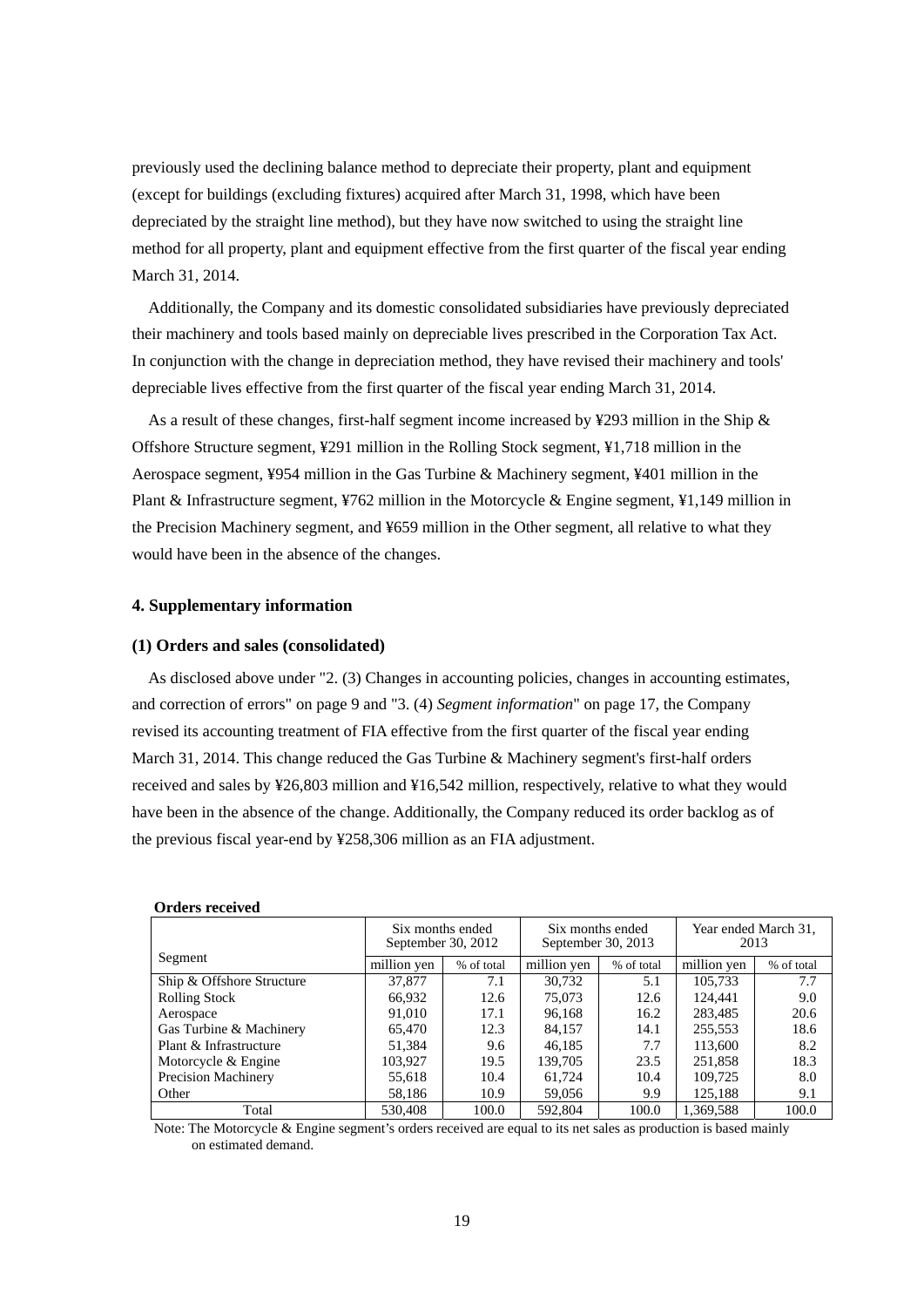## **Net sales**

|                            | Six months ended | September 30, 2012 | Six months ended<br>September 30, 2013 |            | 2013        | Year ended March 31, |
|----------------------------|------------------|--------------------|----------------------------------------|------------|-------------|----------------------|
| Segment                    | million yen      | % of total         | million yen                            | % of total | million yen | % of total           |
| Ship & Offshore Structure  | 45,808           | 7.9                | 39.550                                 | 6.6        | 90.343      | 7.0                  |
| <b>Rolling Stock</b>       | 51,483           | 8.9                | 59,990                                 | 10.0       | 129.973     | 10.0                 |
| Aerospace                  | 109,156          | 18.9               | 122,354                                | 20.5       | 239,172     | 18.5                 |
| Gas Turbine & Machinery    | 93.217           | 16.2               | 77,368                                 | 13.0       | 207,008     | 16.0                 |
| Plant & Infrastructure     | 46,405           | 8.0                | 39,241                                 | 6.5        | 115,813     | 8.9                  |
| Motorcycle & Engine        | 103.927          | 18.0               | 139.705                                | 23.4       | 251,858     | 19.5                 |
| <b>Precision Machinery</b> | 67,060           | 11.6               | 55,636                                 | 9.3        | 130,455     | 10.1                 |
| Other                      | 57,938           | 10.0               | 61,229                                 | 10.2       | 124.256     | 9.6                  |
| Total                      | 574.999          | 100.0              | 595,077                                | 100.0      | 1,288,881   | 100.0                |

#### **Order backlog**

|                            | 2013        | Year ended March 31, | Six months ended<br>September 30, 2013 |            | September 30, 2012 | Six months ended |
|----------------------------|-------------|----------------------|----------------------------------------|------------|--------------------|------------------|
| Segment                    | million yen | % of total           | million yen                            | % of total | million yen        | % of total       |
| Ship & Offshore Structure  | 120.112     | 8.7                  | 113.830                                | 8.1        | 92,809             | 6.6              |
| <b>Rolling Stock</b>       | 359,980     | 26.2                 | 383,117                                | 27.5       | 344,485            | 24.5             |
| Aerospace                  | 432,729     | 31.5                 | 413,478                                | 29.7       | 365,305            | 26.0             |
| Gas Turbine & Machinery    | 237,410     | 17.3                 | 248,670                                | 17.9       | 365,742            | 26.0             |
| Plant & Infrastructure     | 171,486     | 12.5                 | 176,711                                | 12.7       | 178,597            | 12.7             |
| Motorcycle & Engine        |             |                      |                                        |            |                    |                  |
| <b>Precision Machinery</b> | 21,571      | 1.5                  | 27,887                                 | 2.0        | 30,858             | 2.1              |
| Other                      | 26,796      | 1.9                  | 24,626                                 | 1.7        | 26,116             | 1.8              |
| Total                      | 1.370.086   | 100.0                | 1.388.323                              | 100.0      | 1.403.914          | 100.0            |

## **(2) Net sales by geographic area (consolidated)**

## **Six months ended September 30, 2012 (April 1, 2012 – September 30, 2012)**

|                      |         | Millions of yen |
|----------------------|---------|-----------------|
| Japan                | 287,599 | 50.0%           |
| <b>United States</b> | 113,606 | 19.7%           |
| Europe               | 40,234  | 6.9%            |
| Asia                 | 86,825  | 15.1%           |
| Other areas          | 46,732  | 8.1%            |
| Total                | 574,999 | 100.0%          |

## **Six months ended September 30, 2013 (April 1, 2013 – September 30, 2013)**

|                      |         | Millions of yen |
|----------------------|---------|-----------------|
| Japan                | 263,067 | 44.2%           |
| <b>United States</b> | 131,578 | 22.1%           |
| Europe               | 40,393  | 6.7%            |
| Asia                 | 106,470 | 17.8%           |
| Other areas          | 53,567  | 9.0%            |
| Total                | 595,077 | 100.0%          |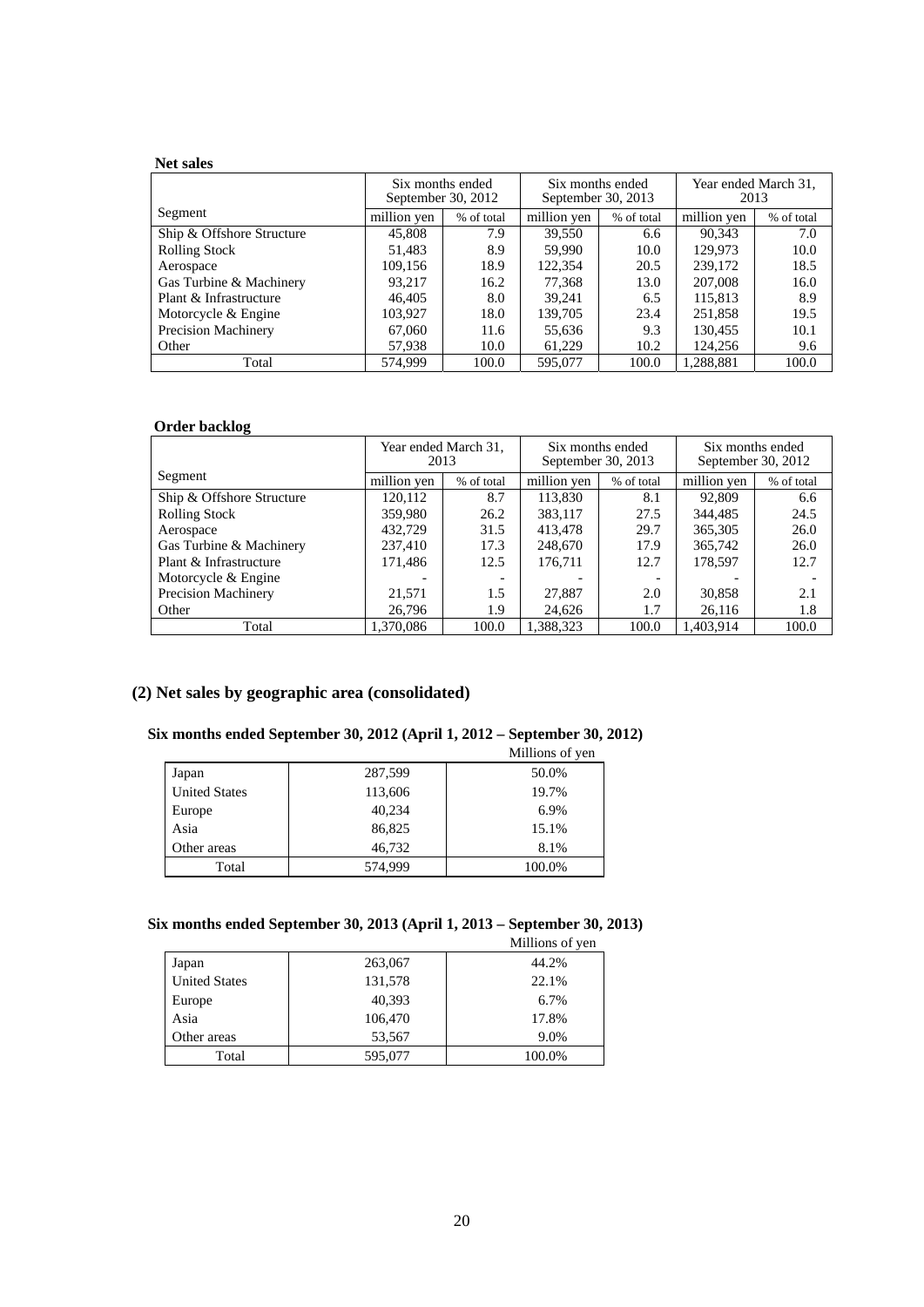## **(3) Supplementary information on earnings forecasts for the fiscal year ending March 31, 2014**

## **1) Consolidated earnings outlook**

|                  |                         |                                                          |                          | Billions of yen                       |  |  |
|------------------|-------------------------|----------------------------------------------------------|--------------------------|---------------------------------------|--|--|
|                  |                         | Outlook for the year ending March 31, 2014 (fiscal 2013) |                          |                                       |  |  |
|                  | Revised forecast<br>(A) | Forecast issued<br>April 25, 2013 (B)                    | Change<br>$(A - B)$      | (ended March 31,<br>2013)<br>(actual) |  |  |
| Net sales        | 1,380.0                 | 1,380.0                                                  | $\overline{\phantom{0}}$ | 1,288.8                               |  |  |
| Operating income | 60.0                    | 60.0                                                     | $\overline{\phantom{0}}$ | 42.0                                  |  |  |
| Recurring profit | 53.0                    | 53.0                                                     | $\overline{\phantom{0}}$ | 39.3                                  |  |  |
| Net income       | 34.0                    | 34.0                                                     | $\overline{\phantom{0}}$ | 30.8                                  |  |  |

| Orders received               | 1,450.0  | 1,450.0  | $\overline{\phantom{0}}$ | 1,369.5 |
|-------------------------------|----------|----------|--------------------------|---------|
| Before-tax ROIC (%)           | 7.4%     | 7.4%     | $\overline{\phantom{0}}$ | 6.1%    |
| R&D expenses                  | 43.0     | 44.0     | (1.0)                    | 41.7    |
| Capital expenditures          | 101.0    | 84.0     | 17.0                     | 78.6    |
| Depreciation/amortization     | 40.0     | 43.0     | (3.0)                    | 48.3    |
| Number of employees at end of |          |          |                          |         |
| fiscal year                   | 34,900   | 34,900   | $\overline{\phantom{0}}$ | 34,010  |
| *Number of employees outside  |          |          |                          |         |
| of Japan included therein     | $*9.200$ | $*9,200$ | $*_{-}$                  | *8.788  |

Notes: 1. Outlook's assumed foreign exchange rates: ¥95 = US\$1, ¥130= 1 euro

2. Before-tax ROIC = (income before income taxes + interest expense) / invested capital.

3. Capital expenditures represent the total of newly recorded property, plant and equipment and newly recorded intangible assets. Depreciation/amortization represents depreciation and amortization expenses on property, plant and equipment and intangible assets.

#### **2) Outlook by reportable segment**

(a) Net sales and operating income (loss)

|                           |                                                          |                     |                    |                     |                          |                          | Billions of yen    |                     |
|---------------------------|----------------------------------------------------------|---------------------|--------------------|---------------------|--------------------------|--------------------------|--------------------|---------------------|
|                           | Outlook for the year ending March 31, 2014 (fiscal 2013) |                     |                    |                     |                          |                          | Fiscal 2012 (ended |                     |
|                           | Revised forecast                                         |                     | Forecast issued    |                     | Change                   |                          | March 31, 2013)    |                     |
|                           | (A)                                                      |                     | April 25, 2013 (B) |                     | $(A - B)$                |                          | (actual)           |                     |
|                           | Net sales                                                | Operating<br>income | Net sales          | Operating<br>income | Net sales                | Operating<br>income      | Net sales          | Operating<br>income |
| Segment                   |                                                          | $(\text{loss})$     |                    | $(\text{loss})$     |                          | $(\text{loss})$          |                    | $(\text{loss})$     |
| Ship & Offshore Structure | 70.0                                                     | 0.0                 | 70.0               | 0.0                 | $\overline{\phantom{a}}$ | $\overline{\phantom{0}}$ | 90.3               | 4.1                 |
| <b>Rolling Stock</b>      | 155.0                                                    | 6.0                 | 155.0              | 6.0                 |                          |                          | 129.9              | 2.2                 |
| Aerospace                 | 300.0                                                    | 23.0                | 290.0              | 19.0                | 10.0                     | 4.0                      | 239.1              | 14.8                |
| Gas Turbine & Machinery   | 185.0                                                    | 11.0                | 185.0              | 11.0                |                          | $\overline{\phantom{0}}$ | 207.0              | 7.0                 |
| Plant & Infrastructure    | 115.0                                                    | 7.0                 | 115.0              | 7.0                 |                          | $\overline{\phantom{0}}$ | 115.8              | 9.7                 |
| Motorcycle & Engine       | 290.0                                                    | 10.0                | 290.0              | 10.0                |                          | $\overline{\phantom{0}}$ | 251.8              | 2.3                 |
| Precision Machinery       | 125.0                                                    | 9.0                 | 140.0              | 14.0                | (15.0)                   | (5.0)                    | 130.4              | 8.4                 |
| Other                     | 140.0                                                    | 4.0                 | 135.0              | 3.0                 | 5.0                      | 1.0                      | 124.2              | 1.2                 |
| Adjustments               |                                                          | (10.0)              |                    | (10.0)              |                          | $\overline{\phantom{a}}$ |                    | (8.0)               |
| Total                     | 1,380.0                                                  | 60.0                | 1,380.0            | 60.0                |                          | $\overline{\phantom{0}}$ | 1,288.8            | 42.0                |